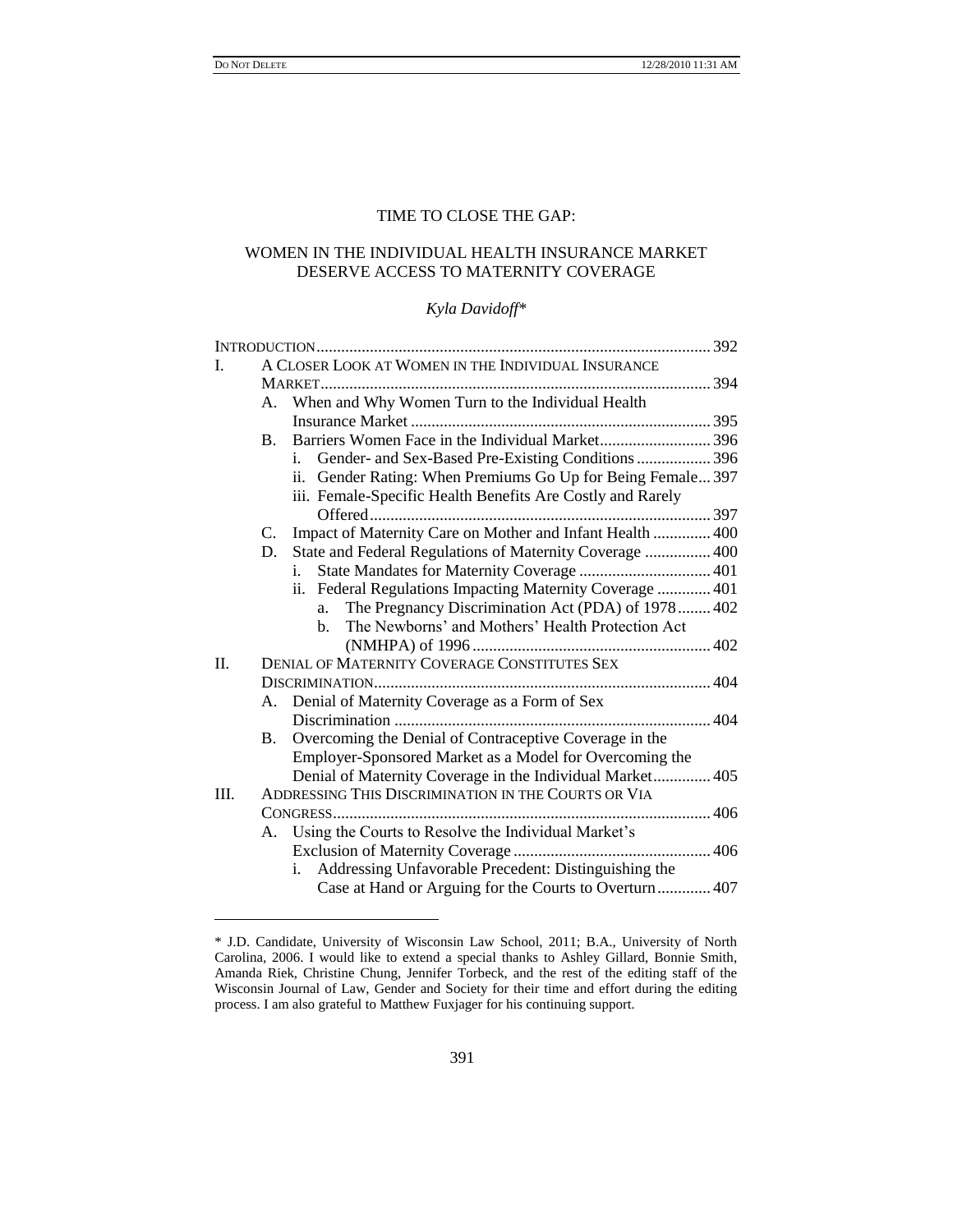| ii. Finding State Action in a Contract Between the Individual   |  |
|-----------------------------------------------------------------|--|
|                                                                 |  |
| iii. Applying Intermediate Scrutiny to the Individual Market    |  |
|                                                                 |  |
| iv. Hurdles to Resolving this Discrimination via the Courts 411 |  |
| B. Resolving the Individual Market's Exclusion of Maternity     |  |
|                                                                 |  |
|                                                                 |  |

#### **INTRODUCTION**

Women seeking health insurance through the individual insurance market are rarely offered plans that include maternity coverage.<sup>2</sup> This Comment argues that denying women maternity coverage in otherwise comprehensive health insurance plans is sex discrimination, and evaluates the Patient Protection and Affordable Care Act with respect to this issue.

In the United States, health insurance helps ensure that individuals have adequate health care when they need it and also protects individuals from the high costs of medical bills.<sup>3</sup> Health insurance is available from a variety of public and private sources.<sup>4</sup> Common public sources of insurance include Medicare, Medicaid, and the State Children"s Health Insurance Program (SCHIP).<sup>5</sup> Private health insurance is most commonly provided via employers who purchase the insurance and provide it to their employees.<sup>6</sup> Private health insurance is also available to individuals who do not have access to employersponsored coverage and who are able to purchase insurance coverage only directly from the individual health insurance market.<sup>7</sup>

<sup>1.</sup> GARY CLAXTON & JANET LUNDY, HENRY J. KAISER FAMILY FOUND., HOW PRIVATE HEALTH COVERAGE WORKS: A PRIMER 2008 UPDATE 1 (2008), http://www.kff.org/insurance/upload/7766.pdf (defining the individual insurance market as a private source from which individuals who are not covered under public or employersponsored insurance may directly purchase insurance).

<sup>2.</sup> BRIGETTE COURTOT & JULIA KAYE, NAT"L WOMEN"S LAW CTR., STILL NOWHERE TO TURN: INSURANCE COMPANIES TREAT WOMEN LIKE A PRE-EXISTING CONDITION 3 (2009), http://www.nwlc.org/sites/default/files/pdfs/stillnowheretoturn.pdf; *see also* KAREN POLLITZ ET AL., HENRY J. KAISER FAMILY FOUND., MATERNITY CARE AND CONSUMER-DRIVEN HEALTH PLANS 2 (2007), http://www.kff.org/womenshealth/upload/7636.pdf (explaining that maternity coverage is the insurance industry"s coverage of maternity care treatments). While the medical community agrees on guidelines for maternity care, such as monthly prenatal doctor visits, lab tests, and ultrasound, the insurance industry"s coverage of this care varies greatly). *Id*.

<sup>3.</sup> CLAXTON & LUNDY, *supra* note 1.

<sup>4.</sup> *Id*.

<sup>5.</sup> *Id*.

<sup>6.</sup> *Id*. *See generally* U.S. Dep"t of Health & Human Servs., CENTERS FOR MEDICARE & MEDICAID SERVICES, http://www.cms.gov/ (last visited November 13, 2010).

<sup>7.</sup> *See* CLAXTON & LUNDY, *supra* note 1 (stating that individuals may not have access to employer-sponsored coverage if they work part-time or for an employer who does not provide insurance, and that people who are offered employer-sponsored coverage rarely seek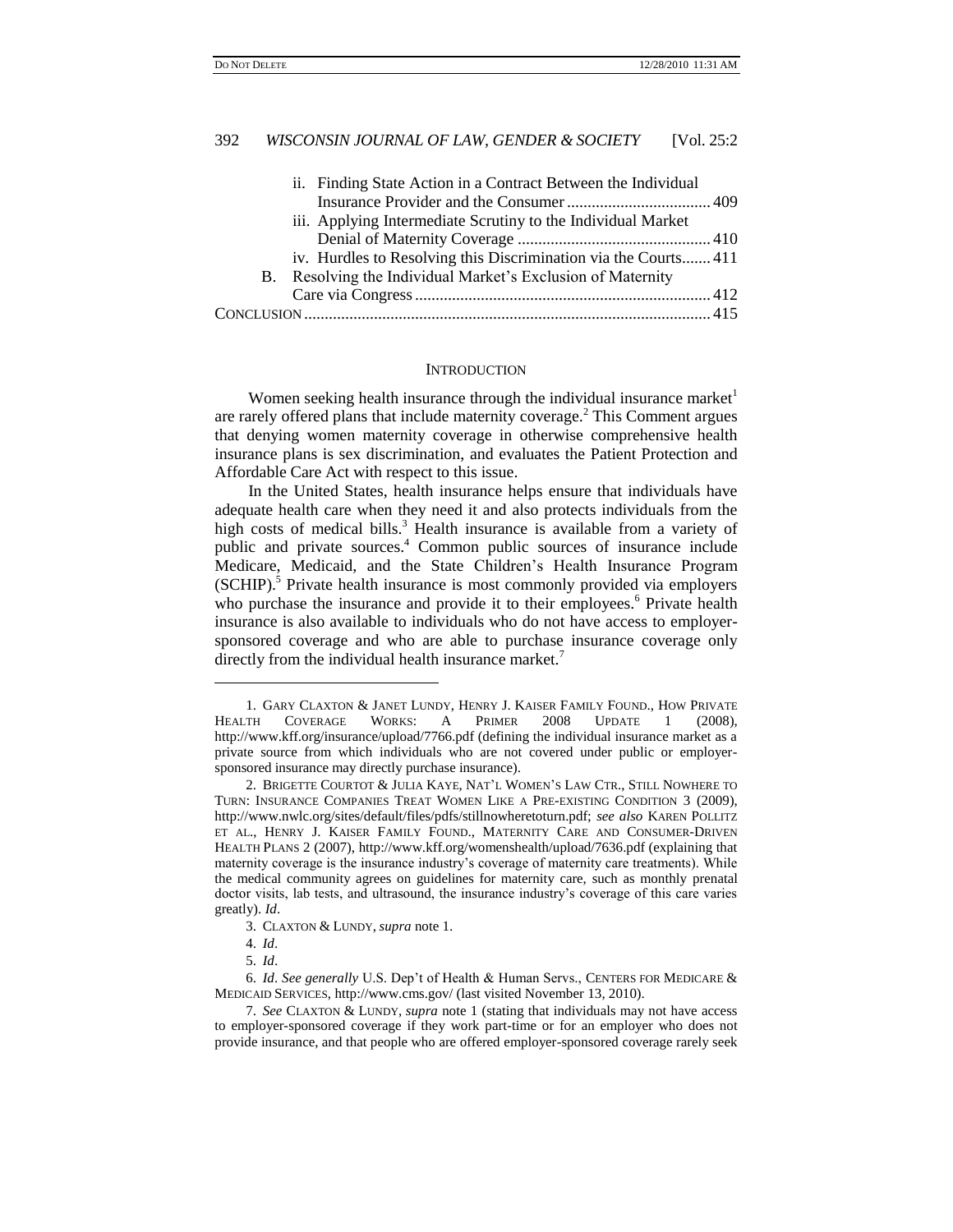Federal and state regulations protect individuals covered by insurance from some disparities in coverage in both the private and public market.<sup>8</sup> Many of these regulations maximize the number of people insured and the benefits offered to individuals.<sup>9</sup> This is particularly important for women because statistics suggest women are exceptionally at risk of lacking adequate access to care, and they postpone or delay care more often when they are uninsured than when they are covered by insurance.<sup>10</sup>

Maternity care is an important benefit that all women must have access to, as childbirth and related conditions account for nearly 25% of hospital stays and are the leading reason for hospitalization in the United States.<sup>11</sup> Although laws mandate that pregnancy be covered to the same extent as any other health condition in government and employer-sponsored insurance plans, the decision to provide maternity coverage under individual insurance plans is left solely to the discretion of the individual insurer.<sup>12</sup> When women purchase health insurance in the individual market, they are rarely offered plans that include maternity coverage. $13$ 

In an attempt to expand and improve health care coverage, the House of Representatives and the Senate each passed their own health care reform bills in  $2009$ <sup>14</sup> Each bill contained a proposal for a national health insurance exchange in which available health insurance plans must offer maternity coverage.<sup>15</sup> The Affordable Health Care for America Act is the health reform bill that passed the House of Representatives on November 7, 2009 and the Patient Protection and Affordable Care Act is the health reform bill that passed the Senate on December 24, 2009.<sup>16</sup> On March 23, 2010, President Barack Obama signed the Patient Protection and Affordable Care Act into law.<sup>17</sup> While

 $\overline{\phantom{a}}$ 

10. HENRY J. KAISER FAMILY FOUND., WOMEN"S FACT SHEET: WOMEN"S HEALTH INSURANCE COVERAGE 2 (2009), http://kff.org/womenshealth/upload/6000-08.pdf.

11. HENRY J. KAISER FAMILY FOUND., HEALTH REFORM: IMPLICATIONS FOR WOMEN"S ACCESS TO COVERAGE AND CARE 4 (2009), http://kff.org/womenshealth/upload/7987.pdf.

12. COURTOT & KAYE, *supra* note 2, at 7.

13. *Id*. at 6.

14. Patient Protection and Affordable Care Act, Pub. L. No. 111-148, 124 Stat. 119 (2010); Affordable Health Care for America Act, H.R. 3962, 111th Cong. (2009).

15. H.R. 3590, 111th Cong. (2009); H.R. 3962; *see also* HENRY J. KAISER FAMILY FOUND., *supra* note 11, at 1 (describing insurance exchanges as "mini-marketplace[s] of health plans, where small businesses and uninsured individuals can obtain coverage regardless of their health or work status from a choice of private or public plans").

16. H.R. 3590; H.R. 3962.

17. Patient Protection and Affordable Care Act, Pub. L. No. 111-148, 124 Stat. 119 (2010).

coverage in the individual market because employer-sponsored coverage is often cheaper and more comprehensive than individual insurance).

<sup>8.</sup> *Id*.

<sup>9.</sup> *See, e*.*g*., 142 CONG. REC. S4640 (daily ed. May 2, 1996) (statement of Sen. Rockefeller) (explaining that the Newborns" and Mothers" Health Protection Act of 1996, 42 U.S.C. § 300gg-4 (2006), was intended to ensure that maternity healthcare decisions are made by mothers in consultation with doctors rather than by insurance companies concerned primarily with profit).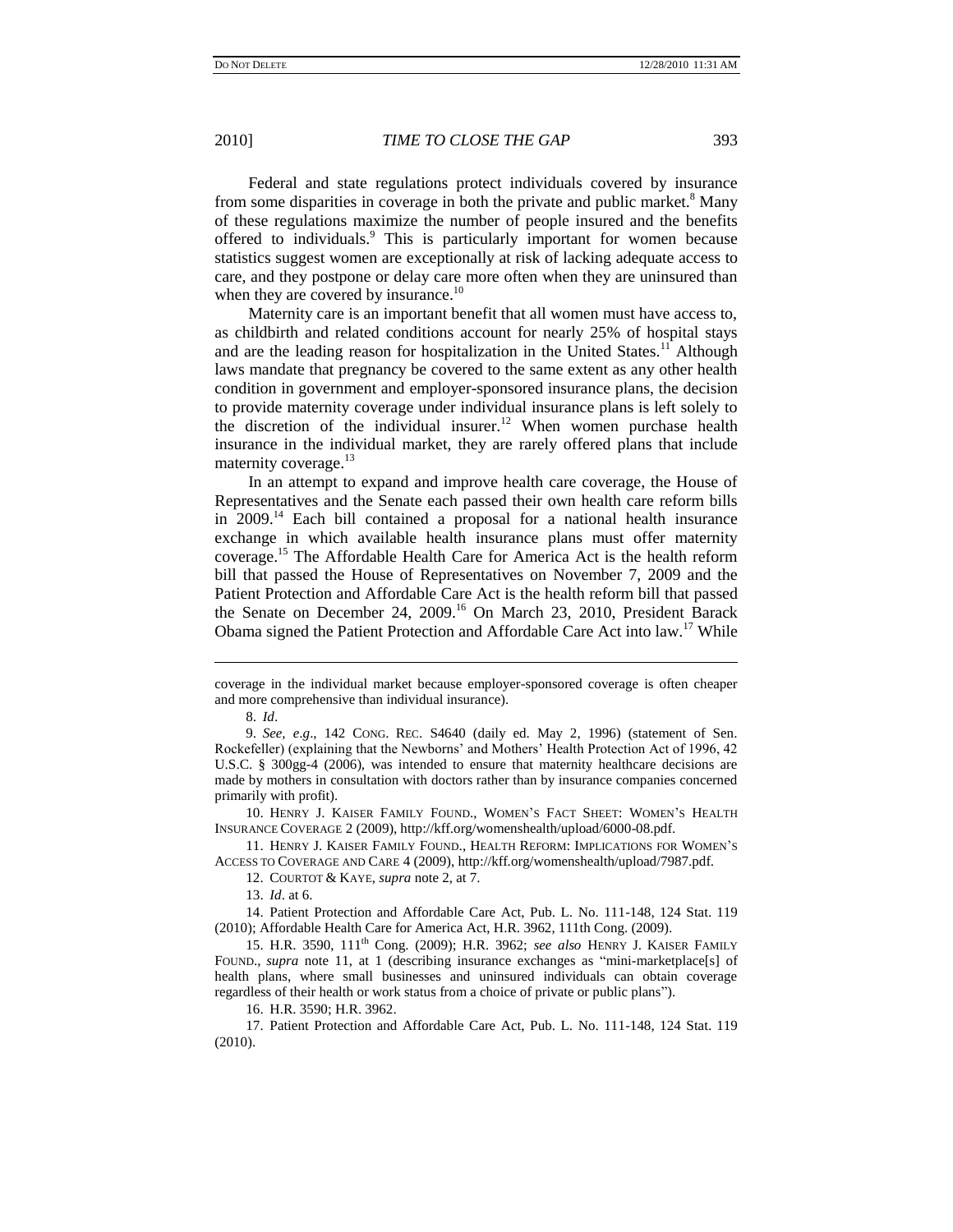this law purports to ensure that the disparity in maternity coverage offered to women in the individual insurance market is addressed, this provision will not be implemented until January 1, 2014, leaving four years between the passage of the law and the provision"s implementation for opponents to pursue a change in the law.<sup>18</sup> Thus, discrimination against women in the individual health insurance market will continue until at least January 2014 without certain end.<sup>19</sup>

In this Comment, I outline how the denial of maternity coverage in the individual market is a form of sex discrimination. I evaluate the Patient Protection and Affordable Care Act, arguing that Congress should, as a matter of public policy, impose more immediate restrictions on the individual insurance market to require the inclusion of maternity coverage. Part I provides an outline of how women have come to rely on the individual health insurance market, and what barriers they face in gaining access to adequate benefits in the individual market. It also explores when and to what extent maternity coverage is offered by discussing two federal regulations: the Pregnancy Discrimination Act and the Newborns' and Mothers' Health Protection Act.<sup>20</sup> Then, Part II scrutinizes the individual market's frequent denial of maternity coverage through the lens of sex discrimination. Finally, Part III explores the constitutionality of the exclusion of maternity coverage in the individual insurance market, a benefit that will remain largely absent until the provisions of the Patient Protection and Affordable Care Act go into effect in 2014. In this part, I also evaluate the Patient Protection and Affordable Care Act and its impact on maternity coverage in the individual market, recommending that advocates for change should remain vigilant in the coming years.  $2<sup>1</sup>$ 

## I. A CLOSER LOOK AT WOMEN IN THE INDIVIDUAL INSURANCE MARKET

Women are less likely than men to be covered by their employer's health coverage for a number of reasons.<sup>22</sup> This leaves women at a greater risk of turning to the individual health insurance market, where they face gender-based barriers to obtaining individual health insurance coverage in the first place, and then face gender-based limitations on much of the coverage they do obtain.<sup>23</sup> Women also face difficulty obtaining individual health insurance due to the gender-based cost structure, which often imposes higher costs on women. $^{24}$ Further, while there are federal and state regulations on health insurance in the public and employer-sponsored private markets, there are currently no

l

<sup>18.</sup> *See id*.

<sup>19.</sup> *See id*.

<sup>20.</sup> 42 U.S.C. §§ 300gg-4, 2000e(k) (2006).

<sup>21.</sup> 124 Stat. 119.

<sup>22.</sup> HENRY J. KAISER FAMILY FOUND., *supra* note 10, at 1.

<sup>23.</sup> *See id*. at 2.

<sup>24.</sup> COURTOT & KAYE, *supra* note 2, at 3.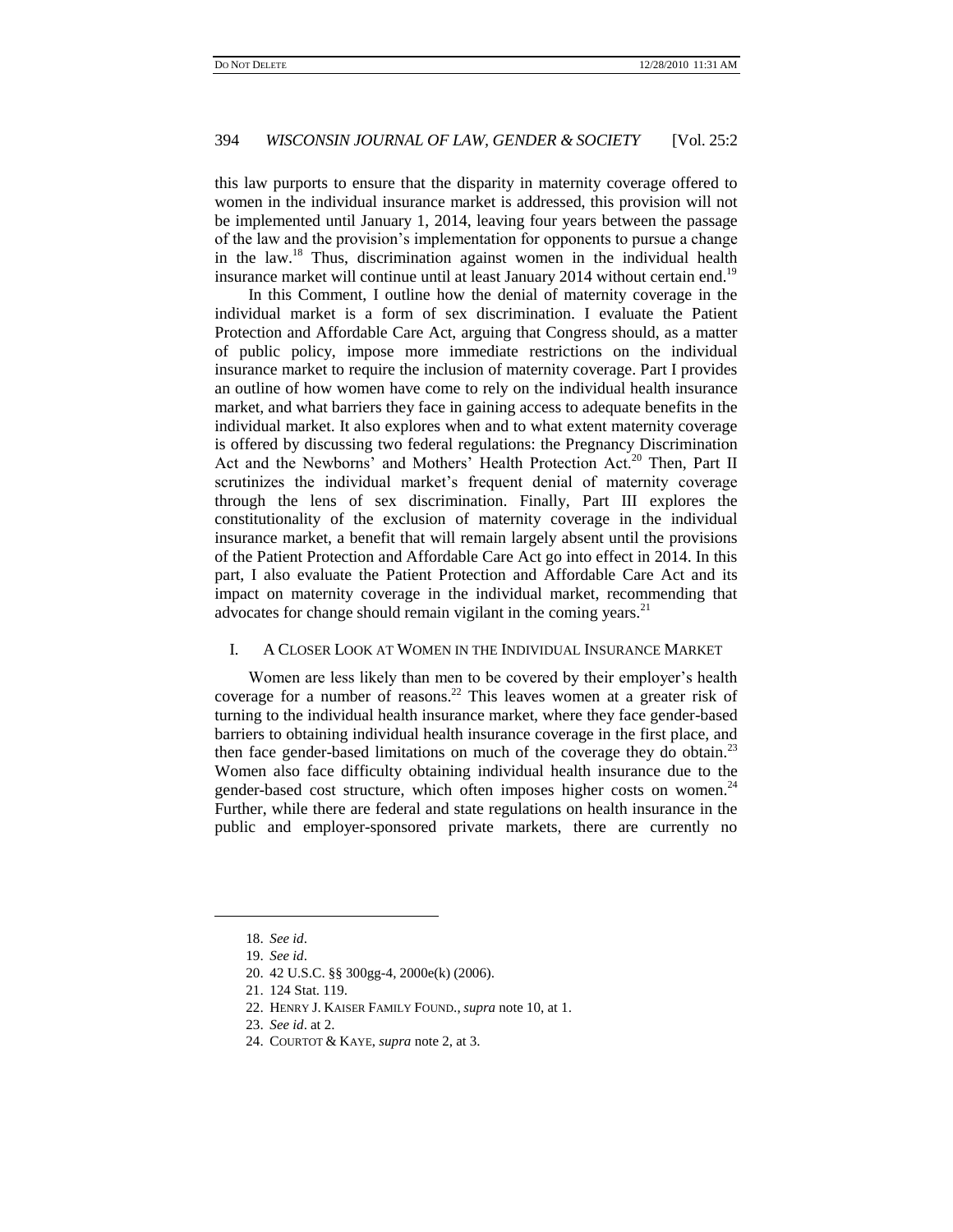regulations on the discriminatory exclusion of maternity coverage in the individual insurance market.<sup>25</sup>

## *A. When and Why Women Turn to the Individual Health Insurance Market*

The absence of maternity coverage in the individual insurance market is particularly egregious because women are more likely than men to lack direct access to another form of health care.<sup>26</sup> As of 2007, 7% of women rely on individual health insurance, which equates to fourteen million women.<sup>27</sup> Women are at a unique risk of turning to the individual market for two main reasons: they are less likely to be offered employer-sponsored insurance, in part because they are more likely to work part-time without any employer-provided benefits, and they are more likely than men to be insured through their spouses.<sup>28</sup>

Women often turn to the individual market because they are less likely than men to be offered insurance through their own jobs.<sup>29</sup> In fact, one in six women who works for an employer that offers health insurance coverage is not eligible for the coverage, often because she is a part-time worker.<sup>30</sup> Further, only 38% of women have insurance from their own jobs, compared with 48% of men.<sup>31</sup> When a woman is employed but unable to obtain insurance through her employer, she is likely to be uninsured, seek individual insurance, or be insured through her spouse, unless she qualifies for a government-sponsored program like Medicaid.<sup>32</sup>

Further, 25% of women are insured as dependents on their husbands' health insurance.<sup>33</sup> A woman is considered a dependent on her husband's insurance when her husband has employer-sponsored insurance and adds his wife to the employer-sponsored plan. $34$  Thus, women who are dependents on their husbands" health insurance are at an increased risk of entering the individual market should they become divorced or widowed because they rely on their husbands for their health insurance access.<sup>35</sup>

<sup>25.</sup> MEENA SESHAMANI, DEP"T OF HEALTH & HUMAN SERVS., ROADBLOCKS TO HEALTH CARE: WHY THE CURRENT HEALTH CARE SYSTEM DOES NOT WORK FOR WOMEN 2 (2009), http://www.healthreform.gov/reports/women/women.pdf.

<sup>26.</sup> *See* HENRY J. KAISER FAMILY FOUND., *supra* note 10, at 1.

<sup>27.</sup> LISA CODISPOTI, BRIDGETTE COURTOT, AND JEN SWEDISH, NAT"L WOMEN"S LAW CTR, NOWHERE TO TURN: HOW THE INDIVIDUAL HEALTH INSURANCE MARKET FAILS WOMEN 3 (2008), http://www.nwlc.org/reformmatters/NWLCReport-NowhereToTurn-WEB.pdf; *see also* SESHAMANI, *supra* note 25, at 1.

<sup>28.</sup> HENRY J. KAISER FAMILY FOUND., *supra* note 10, at 1.

<sup>29.</sup> *Id*.

<sup>30.</sup> SESHAMANI, *supra* note 25, at 1.

<sup>31.</sup> HENRY J. KAISER FAMILY FOUND., *supra* note 10, at 1.

<sup>32.</sup> *See id*.

<sup>33.</sup> *Id*.

<sup>34.</sup> *See id*.

<sup>35.</sup> HENRY J. KAISER FAMILY FOUND., *supra* note 11, at 1.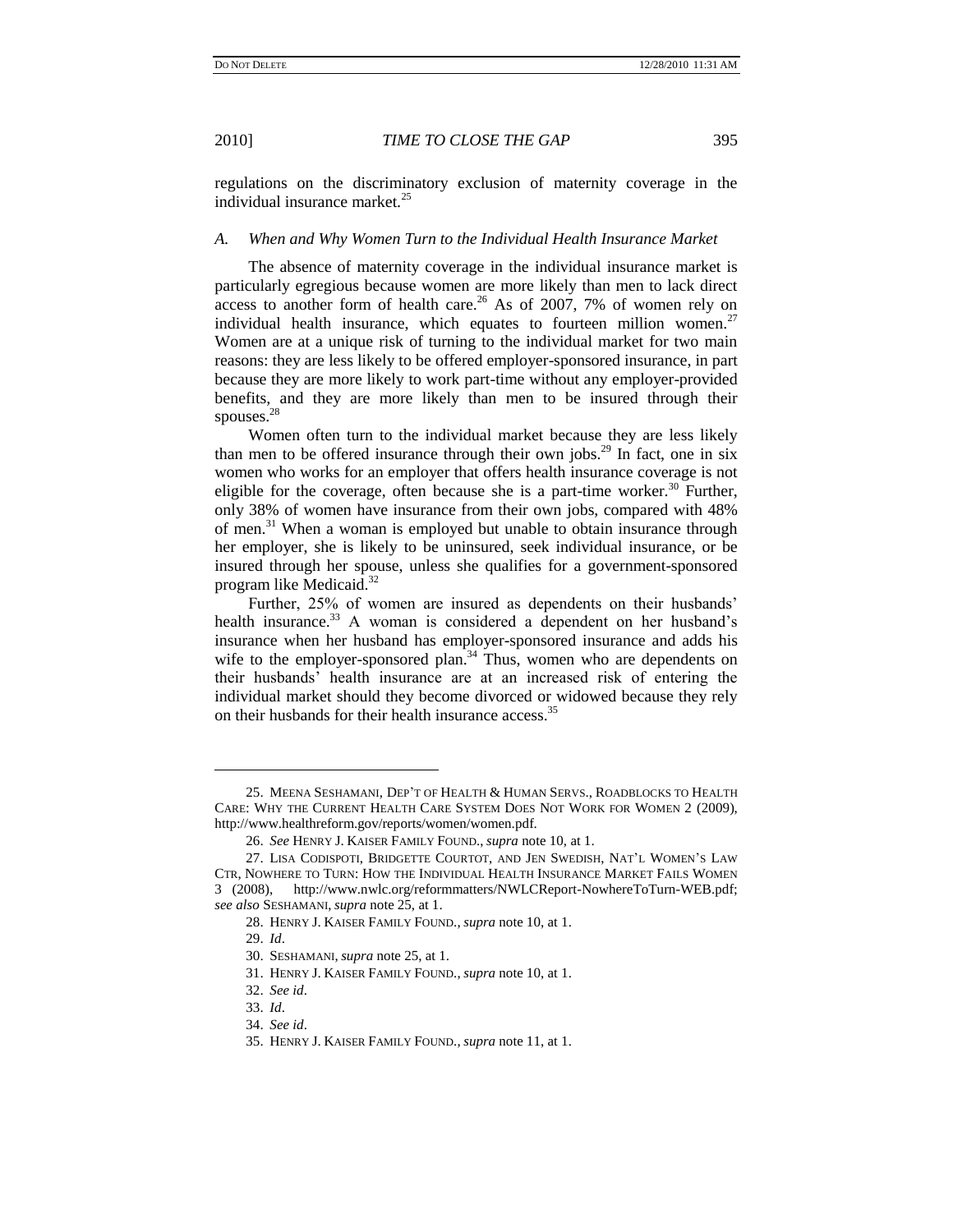When women in these circumstances have the misfortune of entering the individual insurance market, they deserve access to the adequate maternity coverage that their counterparts in the public and employer-sponsored insurance plans receive.<sup>36</sup>

# *B. Barriers Women Face in the Individual Market*

Women applying for health insurance in the individual insurance market find access to maternity care difficult to obtain, not only because it is rarely offered in individual insurance plans, but also because women face numerous sex-based obstacles to obtaining individual health insurance in the first place.<sup>37</sup> For example, there are currently gender- and sex-based pre-existing conditions that prevent women seeking individual insurance from obtaining insurance through the individual insurance market.<sup>38</sup> Once a woman is accepted to an individual insurance plan, she is likely to be charged a higher premium than her male equivalent based solely on her sex.<sup>39</sup> Finally, if she signs on to a plan, she is unlikely to find one that includes maternity coverage.<sup>40</sup>

#### i. Gender- and Sex-Based Pre-Existing Conditions

Women who apply to the individual market may be immediately rejected because of sex-based pre-existing conditions.<sup>41</sup> For example, some individual insurers deny women insurance based on their status as survivors of domestic violence because they fear that these women are prone to higher medical costs due to an increased risk of physical and mental harm.<sup>42</sup> Women may also be denied insurance in the individual market if they are pregnant at the time of application or have a pregnancy history that indicates they may be more costly to insure.<sup>43</sup> More specifically, high numbers of children, a history of pregnancy complications, or prior cesarean sections may be treated as pre-existing conditions when women apply for coverage in the individual market, and can lead to a rejection of a woman's insurance application.<sup>44</sup>

<sup>36.</sup> *See* 42 U.S.C. § 2000e(k) (2006).

<sup>37.</sup> COURTOT & KAYE, *supra* note 2, at 5.

<sup>38.</sup> *Id*.

<sup>39.</sup> *Id*. at 3, 6. The National Women"s Law Center surveyed the best-selling plans available in the capital cities of states that allow the use of gender rating in 2009. The Center found that 95% of these plans were charging 40-year-old women more than 40-year-old-men for identical coverage, confirming the pervasiveness of this practice. *Id*.

<sup>40.</sup> SESHAMANI, *supra* note 25, at 3.

<sup>41.</sup> COURTOT & KAYE, *supra* note 2, at 5.

<sup>42.</sup> *Id*. at 5-6 (explaining that today eight states still allow insurance companies to reject applicants based on their status as survivors of domestic violence).

<sup>43.</sup> *Id*. at 5; *see also* Jennifer Brown, *Fighting for Fairness: Women Protest Health Premiums That Can Be 50% Higher Than Men"s*, DENV. POST, Oct. 25, 2009, at A1.

<sup>44.</sup> COURTOT & KAYE, *supra* note 2, at 5; *see also* Brown, *supra* note 43 (describing a situation in which a woman who sought insurance was told that she must be sterilized to receive health insurance because of her prior c-section).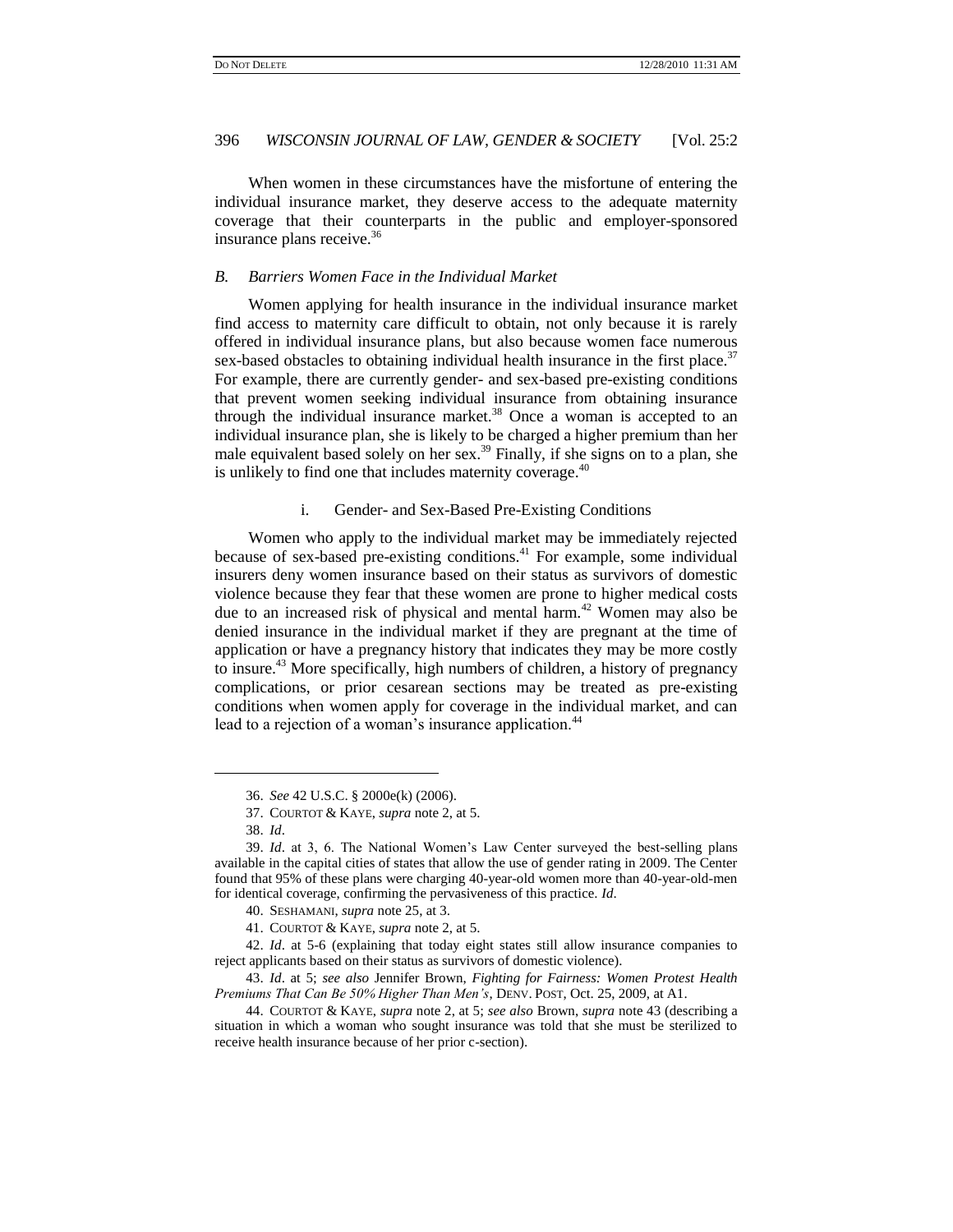## ii. Gender Rating: When Premiums Go Up for Being Female

It is further difficult for women to find adequate health insurance in the individual market because, even after being accepted to a plan, women are often quoted significantly higher premiums based on their sex. This is true even when maternity coverage is not included in the plan.<sup>45</sup> This practice is known as "gender rating" and is exemplified by insurance companies charging women up to 84% more than men for comparable coverage to men.<sup>46</sup> In the individual market, many companies continue to quote applicants' premiums based on existing health status, age, and  $sex<sup>47</sup>$ . This means that individual insurance companies can use an applicant"s health status, age, and sex not only to reject his or her application for insurance, but also to decide how much they will charge an individual for coverage.<sup>48</sup> And, insurance companies do not just charge women more than men of comparable age and health status.<sup>49</sup> They also charge women more than men who are significantly less healthy.<sup>50</sup> For example, some individual insurance companies charge non-smoking women more than smoking men of the same age.<sup>51</sup>

Title VII of the Civil Rights Act of 1964 prohibits employers from basing premiums on age or health status.<sup>52</sup> However, while the employer-sponsored market is protected by this federal anti-discrimination protection, the individual market will remain unregulated until the Patient Protection and Affordable Care Act is fully implemented in 2014.<sup>53</sup>

## iii. Female-Specific Health Benefits Are Costly and Rarely Offered

Even if a woman is accepted to an individual insurance plan and can afford the higher premiums quoted to women, the plans currently offered to women in the individual market often deny coverage for women"s health needs, such as contraceptive coverage, family planning counseling, and maternity care.<sup>54</sup> The medical community has widely agreed that maternity care includes monthly prenatal care visits, standard laboratory tests for complications or abnormalities, and ultrasound to monitor the development of the fetus.<sup>55</sup>

<sup>45.</sup> COURTOT & KAYE, *supra* note 2, at 3-4.

<sup>46.</sup> *Id*. at 7. There is great variability in how much more women are charged than men when gender rating is in effect. Twenty-five year old women are charged between 1% and 84% more than men for plans with similar features, whereas forty-year-old women are charged between 4% and 49% more than men for identical coverage. *Id*.

<sup>47.</sup> SESHAMANI, *supra* note 25.

<sup>48.</sup> *Id*.

<sup>49.</sup> COURTOT & KAYE, *supra* note 2, at 6.

<sup>50.</sup> *Id*.

<sup>51.</sup> *Id*.

<sup>52.</sup> 42 U.S.C. § 2000e (2006).

<sup>53.</sup> SESHAMANI, *supra* note 25; *see also* Patient Protection and Affordable Care Act, Pub. L. No. 111-148, 124 Stat. 119 (2010)

<sup>54.</sup> *See, e*.*g*., HENRY J. KAISER FAMILY FOUND., *supra* note 11, at 2, 4.

<sup>55.</sup> POLLITZ ET AL., *supra* note 2, at 2.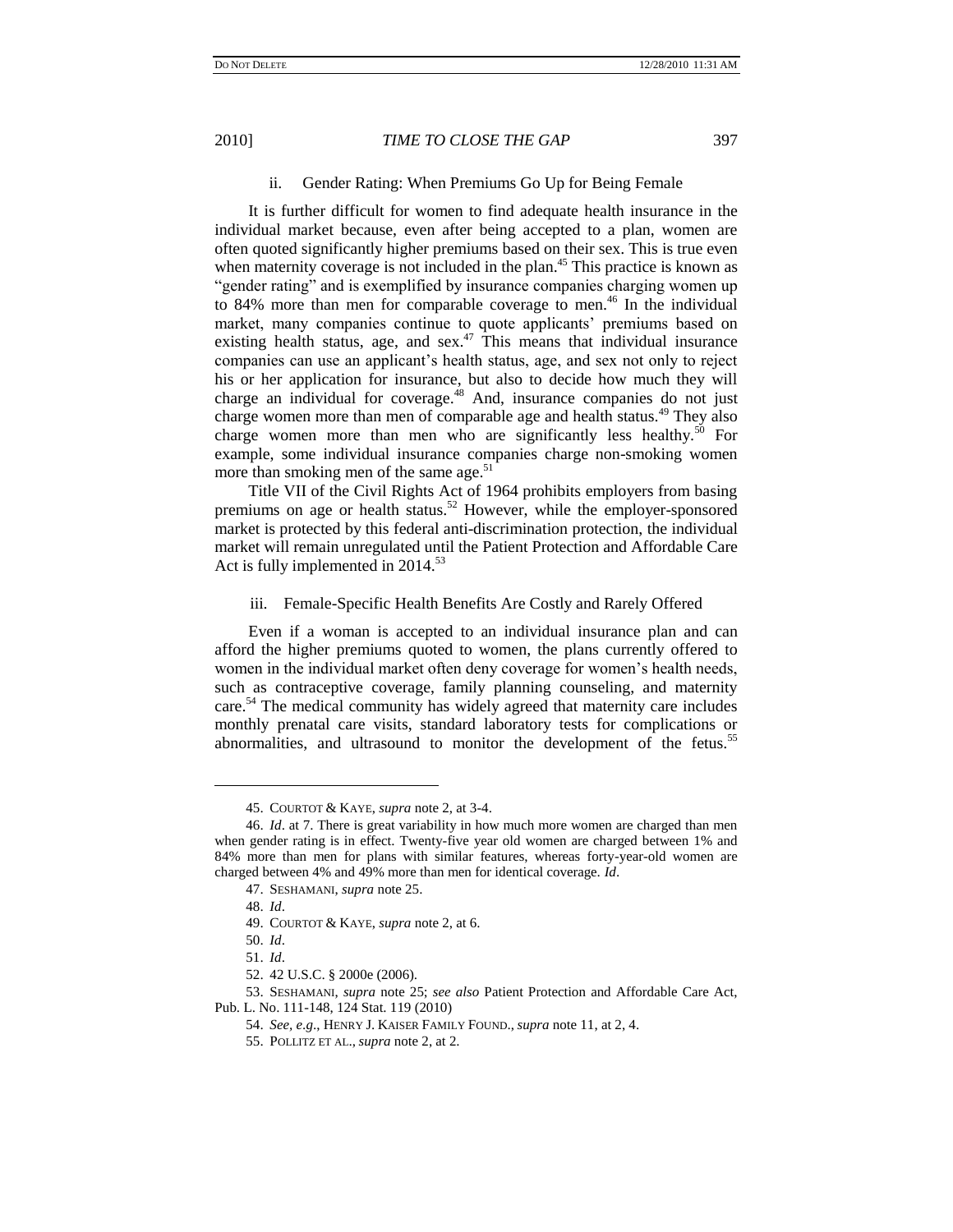However, health insurance companies vary in their coverage of this maternity care.<sup>56</sup>

Maternity coverage is important to pregnant women and women planning pregnancies in part because without insurance coverage for maternity care, the financial cost of obtaining proper medical care during pregnancy is high.<sup>57</sup> For example, the cost of childbirth alone is often high, without consideration of the costs of prenatal care.<sup>58</sup> The average bill for a vaginal birth, accounting for variations depending on facility, is \$7,500, and the average bill for a cesarean section is  $$13,200.<sup>59</sup>$  When maternity coverage is not offered in individual insurance plans, women either have to pay the full price of maternity care or occasionally have the opportunity to purchase additional coverage from the insurer via supplemental coverage plans called "riders."<sup>60</sup> Both of these options are costly.<sup>61</sup> Few plans offer maternity coverage as either a benefit or a rider, and when they do offer it as a rider, it can be prohibitively expensive and can cost up to the price of an average woman"s monthly base premium, thereby doubling her total monthly health insurance costs.<sup>62</sup> This leaves most women in the individual market without covered maternity care and stuck paying the full cost of care.<sup>63</sup>

Even when maternity coverage is offered in individual insurance plans or via riders, insurers often limit women"s access to maternity care for a designated waiting period.<sup>64</sup> Many of these waiting periods require that women wait up to two years before they can gain access to the maternity care benefits.<sup>65</sup> This means that until the implementation of the new health care reform legislation, even women who have maternity coverage before they become pregnant may not get access to the maternity care benefits for a pregnancy that occurs within a year or two of applying for insurance.<sup>66</sup> These waiting periods also effectively withhold maternity coverage from women who are pregnant at the time of application, thus imposing another barrier to maternity coverage upon the women who are most in need of it.<sup>67</sup>

Maternity care waiting periods differ from waiting periods imposed for sex-neutral pre-existing conditions because waiting periods for pre-existing conditions are imposed only when medical advice, diagnosis, care, or treatment

 $\overline{\phantom{a}}$ 

59. *Id*.

<sup>56.</sup> *Id*.

<sup>57.</sup> *Id*. at *i*.

<sup>58.</sup> Brown, *supra* note 43.

<sup>60.</sup> HENRY J. KAISER FAMILY FOUND., *supra* note 11, at 2. Some insurers sell specific coverage, like maternity coverage, separately from their regular health coverage plans for an additional fee. This separate coverage is called a rider. *See* COURTOT & KAYE, *supra* note 2, at 5.

<sup>61.</sup> *Id*.

<sup>62.</sup> POLLITZ ET AL., *supra* note 2, at 2, 25.

<sup>63.</sup> *See* COURTOT & KAYE, *supra* note 2, at 3,7.

<sup>64.</sup> POLLITZ ET AL., *supra* note 2, at 2.

<sup>65.</sup> *Id*.

<sup>66.</sup> *See id*.

<sup>67.</sup> *See id*.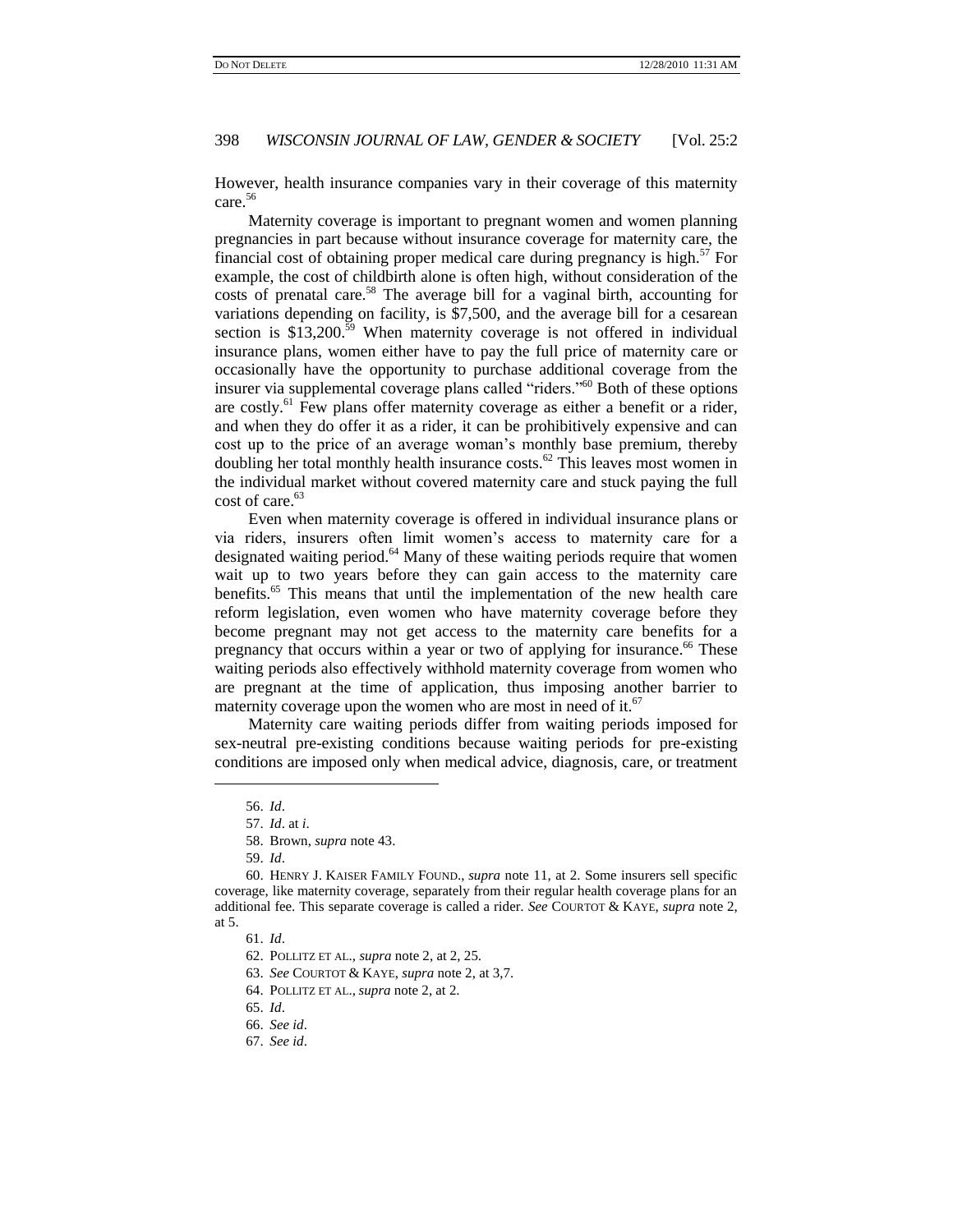have been provided within the six months prior to enrollment for insurance.<sup>68</sup> However, maternity care waiting periods may be imposed even on a woman who did not become pregnant until after she had her insurance plan for twelve months, and who did not seek medical advice, diagnosis, care, or treatment for the pregnancy within the six months prior to her enrollment.<sup>69</sup> Thus, maternity care waiting periods are uniquely imposed upon women for their femalespecific health needs. $70$ 

The individual market and legislators justify these discriminatory practices by arguing that women are more expensive to insure, that premiums would rise if maternity care were included in coverage, and that premiums would rise if pregnancy were not treated as a pre-existing condition.<sup>71</sup> In a recent debate over a Colorado bill that sought to end the gender-based differences in costs in the individual insurance market in Colorado, Colorado Representative Jim Riesberg said that women as a group cost insurance companies more, listing higher costs associated with treating women.<sup>72</sup> Representative Riesberg argued that women cost insurance companies more in part based on their reproductive health needs, but failed to acknowledge that most individual insurance companies do not cover prenatal or maternity care.<sup>73</sup> At the same time, Kaiser Permanente, a national health care provider, ended gender discrimination costs in 1969 and recently reported that it "had suffered no significant loss of revenue as a result."74

Federal regulations protect individuals with employer-sponsored insurance from being discriminatorily denied maternity coverage.<sup>75</sup> For example, the Pregnancy Discrimination Act (PDA) requires that employers with at least fifteen workers cover maternity benefits as they do any other disability.<sup>76</sup> The Health Insurance Portability and Accountability Act of 1996 "requires all health insurance policies for small employer groups (defined as firms with 2 to 50 employees) to be sold on a guaranteed issue basis. This means that small employers not subject to the PDA nonetheless have the opportunity to buy

<sup>68.</sup> CLAXTON & LUNDY, *supra* note 1, at 18.

<sup>69.</sup> *See* POLLITZ ET AL., *supra* note 2.

<sup>70.</sup> *See id*.

<sup>71.</sup> *See* Brown, *supra* note 43.

<sup>72.</sup> Becca Blond, *Lawmakers Tussle over Bill That Would Ease Health Insurance Gender Discrimination*, COLO. INDEP., Feb. 5, 2010, http://coloradoindependent.com/47106/ lawmakers-tussle-over-bill-that-would-ease-health-insurance-gender-discrimination.

<sup>73.</sup> *Id*.

<sup>74.</sup> Becca Blond, *Swalm Leads Defense of Men at Health Insurance Hearing*, COLO. INDEP., Feb. 5, 2010, http://coloradoindependent.com/47160/swalm-leads-defense-of-menat-health-insurance-hearing.

<sup>75.</sup> 42 U.S.C. §§ 300gg-1, 300gg-4, 2000e(k) (2006).

<sup>76.</sup> *Id*. § 2000e(k).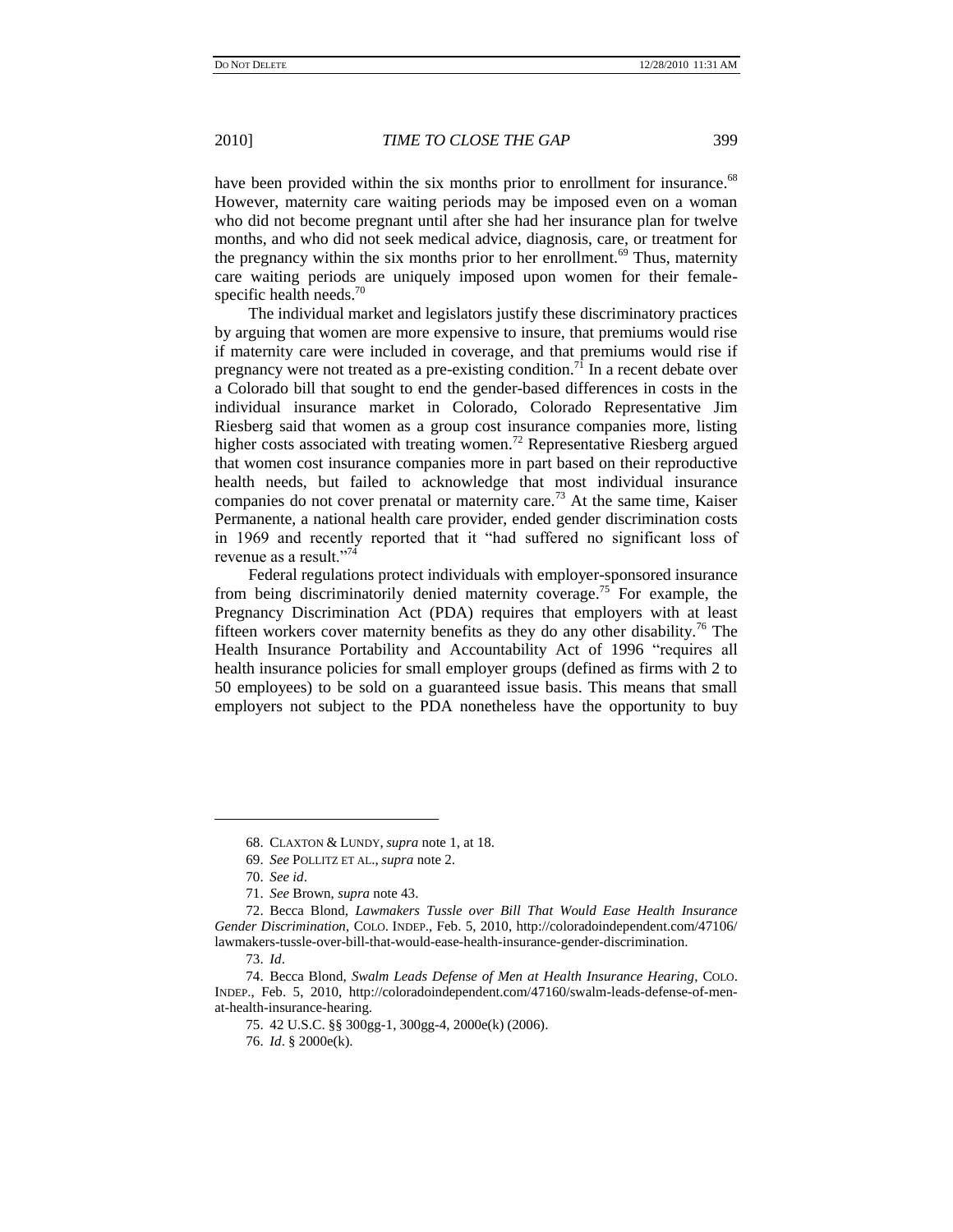policies with maternity benefits sold to larger employers."<sup>77</sup> Unfortunately, these acts do not apply to the individual insurance market.<sup>78</sup>

# *C. Impact of Maternity Care on Mother and Infant Health*

The low rate of maternity coverage in the individual market can impact the health of pregnant women and the infants they carry.<sup>79</sup> Women without insurance "are more likely to lack adequate access to care, get a lower standard of care[,] . . . have poorer health outcomes," and postpone or delay seeking treatment.<sup>80</sup> Most women in the individual insurance market are uninsured when it comes to maternity coverage, and are thus more likely to lack adequate access to maternity care and have a lower standard of care and poorer health outcomes.<sup>81</sup> Women who delay or postpone prenatal care may fail to catch complications in a timely fashion, which not only increases the likelihood for unhealthy infants, but also increases the costs of delivery and post-natal treatment. $82$  Thus, while numerous factors contribute to the infant mortality rate, it cannot be denied that the lack of maternity coverage for the fourteen million women insured in the individual market is a likely contributing factor to the persistent infant mortality rate seen from the year 2000 to the year 2005 in the United States. <sup>83</sup>

#### *D. State and Federal Regulations of Maternity Coverage*

While mandates at the state level have successfully required that the individual insurance market provide maternity coverage, prior to the passage of the Patient Protection and Affordable Care Act, Congress had failed to federally require that individual insurance companies cover any aspect of maternity care.<sup>84</sup> Congress twice attempted to thwart the insurance industry from denying women adequate female-specific benefits, but the Pregnancy Discrimination Act applies only to employer-sponsored care and the Newborns" and Mothers" Health Protection Act allows individual insurers to

<sup>77.</sup> Henry J. Kaiser Family Found., *Mandated Coverage of Maternity Care, January 2010*, STATEHEALTHFACTS.ORG, http://www.statehealthfacts.org/comparetable.jsp? ind=687&cat=10 (last visited Nov. 13, 2010).

<sup>78.</sup> *See* 42 U.S.C. § 2000e(k).

<sup>79.</sup> *See* Joseph Boven, *Colorado Maternity Insurance Bill Moves Out of Committee*, COLO. INDEP., Feb. 4, 2010, http://coloradoindependent.com/47065/colorado-maternityinsurance-bill-moves-out-of-committee.

<sup>80.</sup> HENRY J. KAISER FAMILY FOUND., *supra* note 10, at 2.

<sup>81.</sup> *See id*.

<sup>82.</sup> Boven, *supra* note 79.

<sup>83.</sup> *See* MARIAN F. MACDORMAN & T.J. MATHEWS, U.S. DEP"T OF HEALTH & HUMAN SERVS., RECENT TRENDS IN INFANT MORTALITY IN THE UNITED STATES 1 (2008), http://www.cdc.gov/nchs/data/databriefs/db09.pdf. (while the data was reported in 2008, it only reflected changes from years 2000 to 2005); *see also* Boven, *supra* note 79.

<sup>84.</sup> SESHAMANI, *supra* note 25, at 2-3.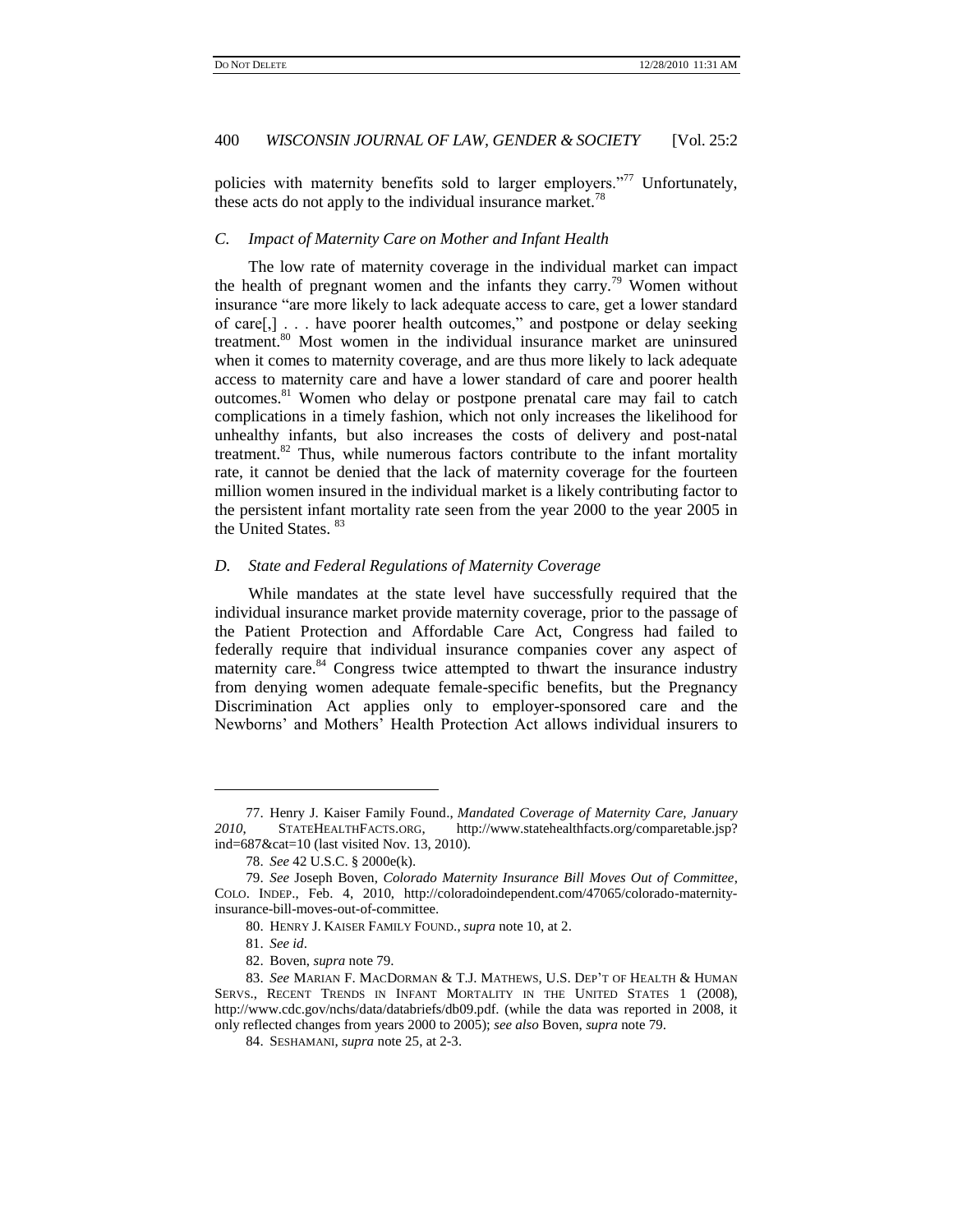choose to cover maternity care.<sup>85</sup> Neither of these acts imposes a mandate for maternity coverage in the individual market, but in statements supporting both acts, Congresspersons expressed a broader intent to eliminate discrimination than either act included when it was passed.<sup>86</sup> The impact of leaving maternity care unregulated in the individual market is exemplified by the current low percentage, 6-13%, of individual insurance plans that offer maternity coverage in the absence of a mandate to do so.<sup>87</sup>

# i. State Mandates for Maternity Coverage

While there is not presently an implemented federal mandate to cover maternity care, as of January 2010 twelve states have recognized a disparity in coverage and enacted some form of mandatory maternity coverage in the individual market.<sup>88</sup> Alabama, California, Georgia, Illinois, Massachusetts, Montana, New Jersey, New York, Oregon, Vermont, and Washington mandate coverage, while New Hampshire mandates that insurance companies at least offer maternity coverage.<sup>89</sup> Without a federal mandate, state mandates like these are the only assurance that maternity coverage is included or, at a minimum, offered in some states' individual markets.<sup>90</sup>

# ii. Federal Regulations Impacting Maternity Coverage

At the federal level, Congress has passed two federal regulations that may provide insight into how acts passed to provide better or more equal medical treatment for women only partially meet Congress"s original goal when drafted and implemented. $91$  First, the Pregnancy Discrimination Act of 1978 requires "women affected by pregnancy, childbirth, or related medical conditions [to] be treated the same for all employment-related purposes, including receipt of benefits under fringe benefit programs, as other persons not so affected but similar in their ability or inability to work."<sup>92</sup> Second, the Newborns' and Mothers" Health Protection Act of 1996 ensures that women covered by group health insurance via the individual market are provided minimum hospital stays after childbirth.<sup>93</sup>

<sup>85.</sup> *See* 42 U.S.C. §§ 300gg-4, 2000e(k) (2006); *see also* 142 CONG. REC. S4636, (daily ed. May 2, 1996) (statement of Sen. Bradley).

<sup>86.</sup> *See* 42 U.S.C. §§ 300gg-4, 2000e(k) (2006); *see also* 142 CONG. REC. S4636, (daily ed. May 2, 1996) (statement of Sen. Bradley).

<sup>87.</sup> COURTOT & KAYE, *supra* note 2, at 3, 6; HENRY J. KAISER FAMILY FOUND., *supra* note 11, at 2.

<sup>88.</sup> Henry J. Kaiser Family Found.,*supra* note 77.

<sup>89.</sup> *Id*.

<sup>90.</sup> *See* COURTOT & KAYE, *supra* note 2, at 6.

<sup>91.</sup> *See* 42 U.S.C. §§ 300gg-4, 2000e(k) (2006).

<sup>92.</sup> *Id*. § 2000e(k).

<sup>93.</sup> *See id*. §§ 300gg-4, 2000e(k).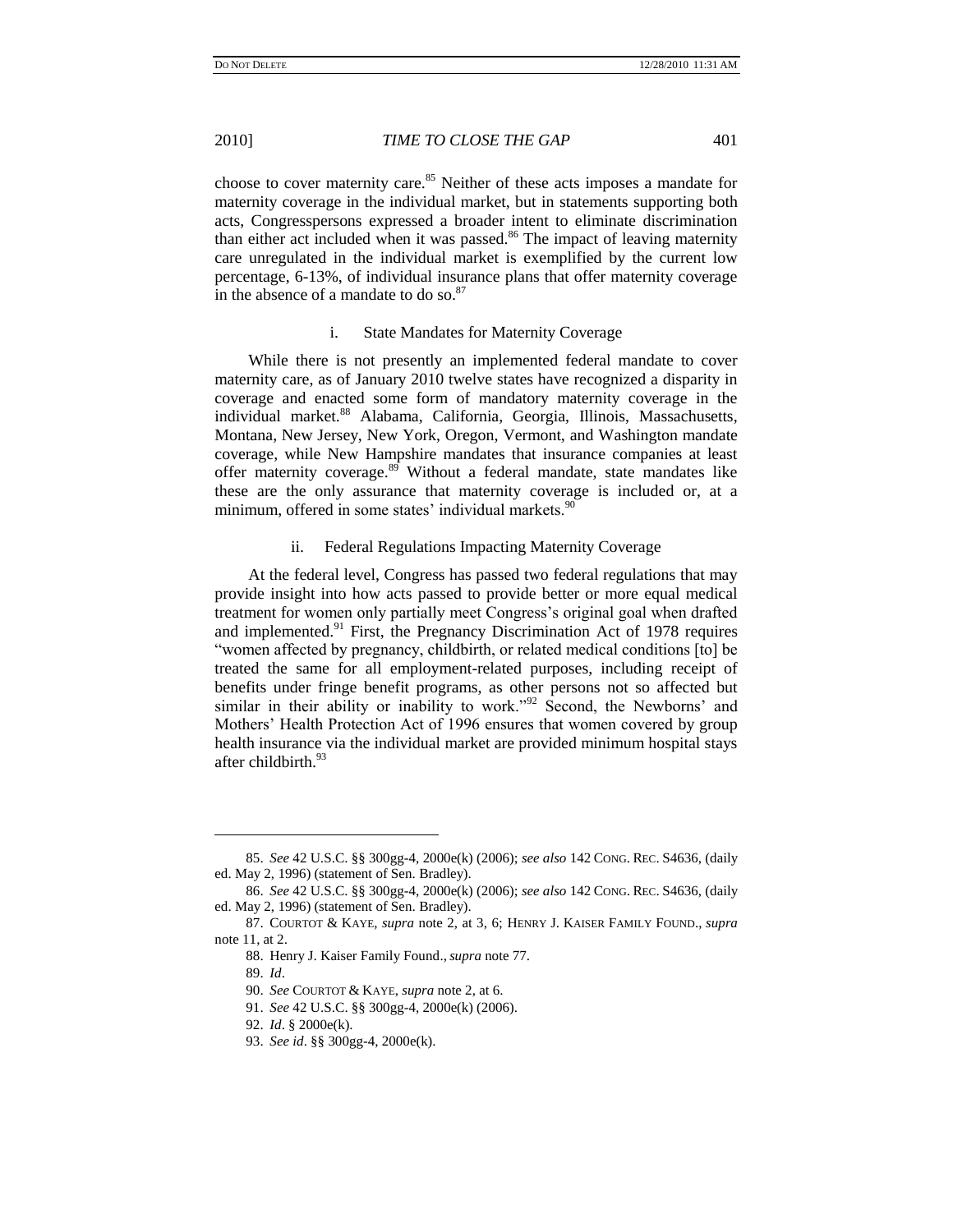#### *a. The Pregnancy Discrimination Act (PDA) of 1978*

The Pregnancy Discrimination Act (PDA) provides an example of how Congress has successfully diminished the sex discrimination exhibited in the employer-sponsored market when women were denied maternity coverage.<sup>94</sup> However, while the PDA prohibits discrimination on the basis of pregnancy in the employer-sponsored market, it has not been extended to the individual market.<sup>95</sup>

The PDA is an amendment to Title VII of the Civil Rights Act of 1964.<sup>96</sup> Title VII prohibits discrimination by employers on the basis of protected classifications including  $sex.^{97}$  The PDA amended the definition of sex discrimination such that "because of sex" or "on the basis of sex" includes discrimination based on "pregnancy, childbirth, or related medical conditions; and women affected by pregnancy, childbirth, or related medical conditions shall be treated the same for all employment-related purposes, including receipt of benefits under fringe benefit programs, as other persons not so affected but similar in their ability or inability to work."<sup>98</sup> Thus, Title VII via the PDA prohibits employer discrimination based on sex, pregnancy, or pregnancyrelated conditions, and requires employer-sponsored health plans to cover pregnancy, childbirth, and pregnancy-related conditions as such plans would cover any other disability.<sup>99</sup>

The PDA remains an important act because it ensures maternity coverage is offered to the two-thirds of women in the nation who are insured through either their own employer or their spouse's employer.<sup>100</sup> Unfortunately, it was enacted in a way that leaves the fourteen million women who are insured in the individual market unprotected from the denial of maternity coverage.<sup>101</sup>

# *b. The Newborns" and Mothers" Health Protection Act (NMHPA) of 1996*

The Newborns' and Mothers' Health Protection Act (NMHPA), passed in 1996, also exemplifies a health care act that, when implemented, fell short of the full intent with which it was passed.<sup>102</sup> Like the PDA, the NMHPA does not cover all women in the individual market and does not provide a mandate for full maternity care.<sup>103</sup>

 $\overline{\phantom{a}}$ 

102. 42 U.S.C. § 300gg-4; *see* 142 CONG. REC. S4640 (daily ed. May 2, 1996) (statement of Sen. Rockefeller).

<sup>94.</sup> *See id*. § 2000e(k).

<sup>95.</sup> *See id*.

<sup>96.</sup> *Id*.

<sup>97.</sup> *Id*.

<sup>98.</sup> *Id*.

<sup>99.</sup> *Id*.

<sup>100.</sup> *See* HENRY J. KAISER FAMILY FOUND., *supra* note 10, at 1.

<sup>101.</sup> *See id*.

<sup>103.</sup> 42 U.S.C. § 300gg-4.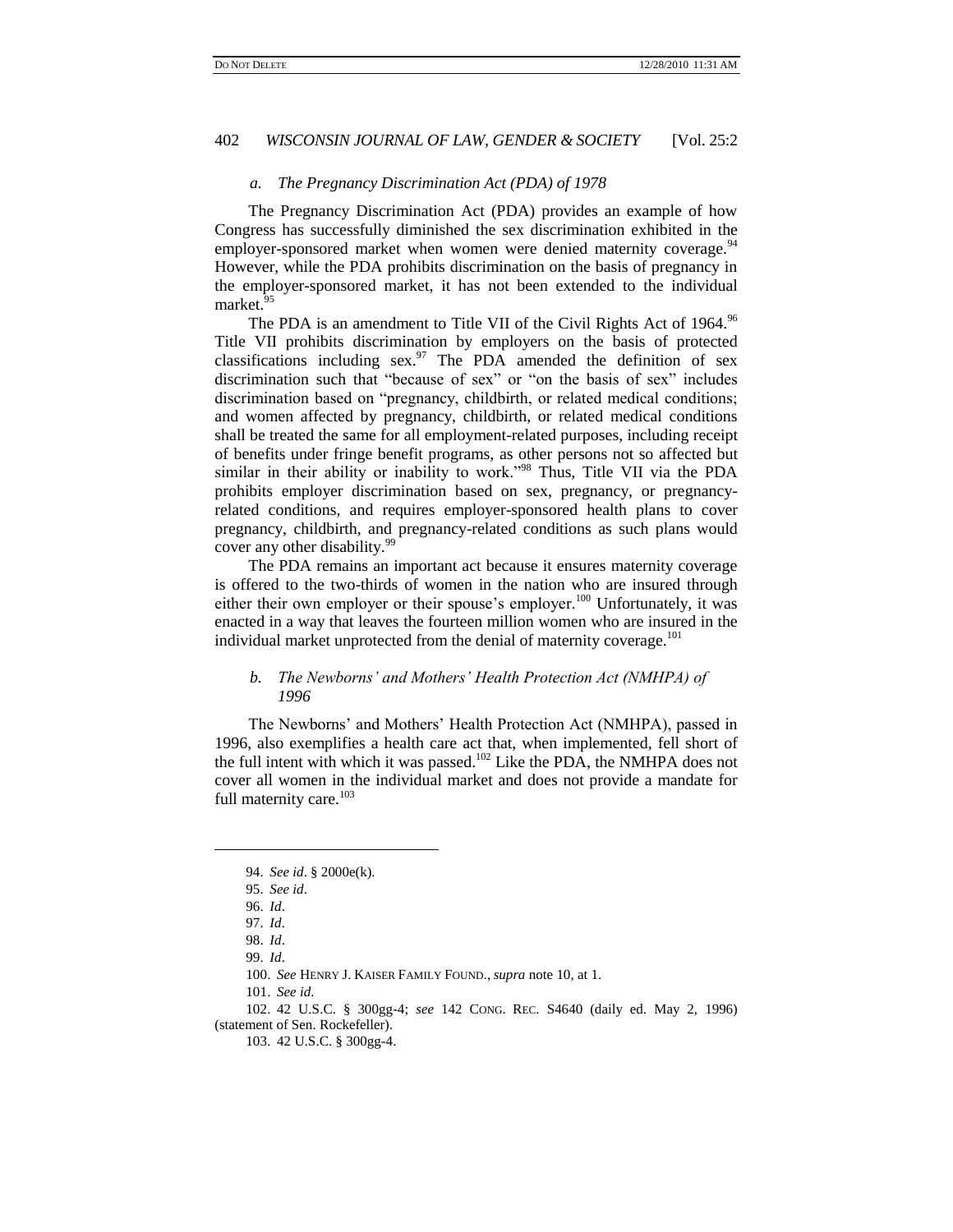The NMHPA requires individual insurance companies that have chosen to provide maternity coverage to also cover minimum hospital stays after a mother gives birth.<sup>104</sup> However, it has no requirement for the individual insurance companies that have chosen not to provide maternity coverage to begin covering maternity care or minimum hospital stays after childbirth.<sup>105</sup> Thus, the NMHPA continues to leave most women uncovered, because the minimum hospital stay requirement only applies to the now 6-13% of individual insurers that have chosen to cover maternity care in the first place.<sup>106</sup>

This missing requirement is problematic because if a woman"s individual insurance company does not offer maternity coverage, the NMHPA condones the denial of maternity coverage by not requiring an increase or alteration in her coverage.<sup>107</sup> Also, if a woman's insurance company already provides such coverage, the NMHPA actually provides an incentive for the company to *drop*  maternity coverage, as maternity coverage now comes with the additional cost of mandatory minimum hospital stays.<sup>108</sup> Mandatory minimum hospital stays were intended to resolve a problem that women frequently faced when their insurance companies insisted they shorten their post-childbirth hospital stay to as little as eight hours—regardless of the recommendation of the doctor.<sup>109</sup> Congress acknowledged and expressed concern that insurance companies' decision to rush hospital stays after childbirth was motivated by an interest in "shaving costs."<sup>110</sup> Despite knowing that insurance companies often favored providing for their shareholders over providing for their customers, Congress still mandated hospital stays only for the individual insurers who choose to cover maternity care.<sup>111</sup> Thus, the NMHPA undermines the mandatory minimum hospital stay by affording the individual insurers the opportunity to avoid offering maternity coverage altogether.<sup>112</sup>

The NMHPA does not fully meet the intent with which it was passed.<sup>113</sup> When the NMHPA was being debated in Congress, Senator Bill Bradley indicated that the intent of the NMHPA was to protect women from insurance policies that provided subpar maternity care and rushed hospital stays after childbirth.<sup>114</sup> Senator John D. Rockefeller, speaking in favor of passing the NMHPA, said the NMHPA was intended to allow mothers and their physicians to "make this critical decision, not an insurance company driven by other

<sup>104.</sup> *Id*.

<sup>105.</sup> *See id*.

<sup>106.</sup> *See id*.; COURTOT & KAYE, *supra* note 2, at 3, 6.

<sup>107.</sup> *See* 42 U.S.C. §§ 300gg-4.

<sup>108.</sup> *See id*.

<sup>109.</sup> *See* 142 CONG. REC. S4640 (daily ed. May 2, 1996) (statement of Sen. Rockefeller).

<sup>110.</sup> 142 CONG. REC. S4636, (daily ed. May 2, 1996) (statement of Sen. Bradley).

<sup>111.</sup> *See* 42 U.S.C. § 300gg-4.

<sup>112.</sup> *See id*.

<sup>113.</sup> *See* 142 CONG. REC. S4636 (daily ed. May 2, 1996) (statement of Sen. Bradley).

<sup>114.</sup> *Id*.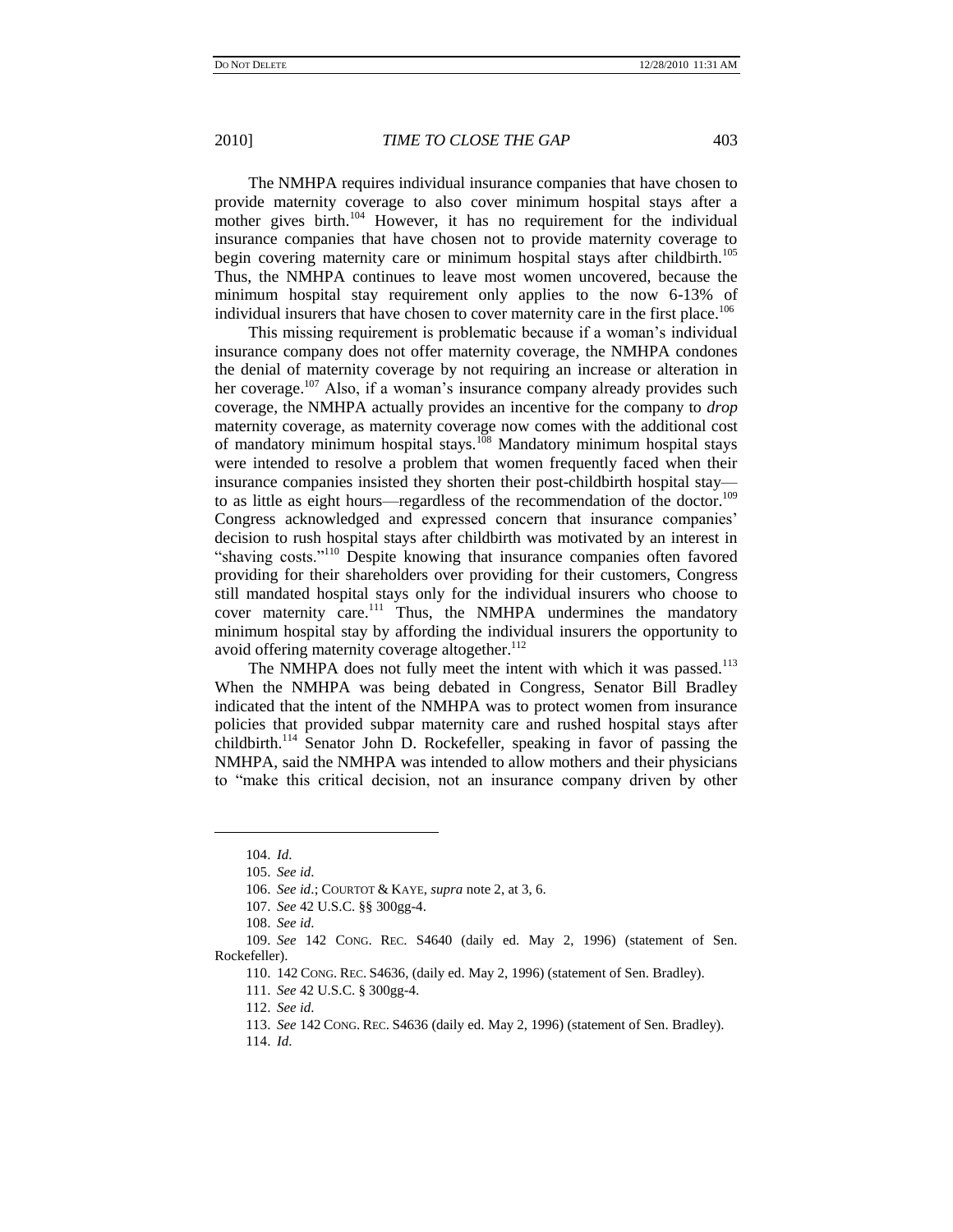considerations, including those of their stockholders."<sup>115</sup> He also expressed anger that the individual insurance market's inadequate maternity coverage at childbirth has resulted in "devastating medical consequences, in devastating human consequences and . . . in death.<sup>7116</sup> The NMHPA has not met this broad legislative intent, as women in 87-94% of individual insurance plans do not have access to maternity coverage.<sup>117</sup>

When it comes to legislation passed to provide women with increased access to health care benefits, so far neither federal act has been implemented to fully provide women with the benefits they need or to meet the full intent with which the acts were passed.<sup>118</sup> Thus, it is important that Congress follow through in implementing the provisions in the Patient Protection and Affordable Care Act of 2010 that mandate maternity coverage be included in the exchange plans, so as to provide women the full coverage it intended women to have when it passed the Act.<sup>119</sup>

#### II. DENIAL OF MATERNITY COVERAGE CONSTITUTES SEX DISCRIMINATION

When individual insurance companies choose not to offer maternity coverage in their insurance plans, this act is discriminatory against women based on their sex.<sup>120</sup> In the past, insurers discriminated against women by denying them contraception in the employment sector.<sup>121</sup> The holding in the Supreme Court case *Erickson v. Bartell* serves as a useful model for how sex discrimination in the insurance market should be defined and disallowed.<sup>122</sup> In *Erickson*, an employee sued her employer for providing prescription coverage that excluded contraceptive coverage, and the Court held that to exclude coverage of female-specific health needs was discrimination in violation of Title VII.<sup>123</sup> However, this holding has not yet been applied to the individual market.<sup>124</sup>

#### *A. Denial of Maternity Coverage as a Form of Sex Discrimination*

Sex discrimination is the denial or conferment of privileges based on a person's sex.<sup>125</sup> Denial of maternity coverage by the individual market is sex

<sup>115.</sup> 142 CONG. REC. S4640 (daily ed. May 2, 1996) (statement of Sen. Rockefeller).

<sup>116.</sup> *Id*.

<sup>117.</sup> *See* COURTOT & KAYE, *supra* note 2 at 3, 6.

<sup>118.</sup> *See* 42 U.S.C. §§ 300gg-4, 2000e(k).

<sup>119.</sup> *See* Patient Protection and Affordable Care Act, Pub. L. No. 111-148, 124 Stat. 119 (2010).

<sup>120.</sup> *See, e*.*g*., United States v. Virginia, 518 U.S. 515, 534 (1996).

<sup>121.</sup> *See* Erickson v. Bartell, 141 F. Supp. 2d 1266, 1268 (W.D. Wash. 2001).

<sup>122.</sup> *See id*.

<sup>123.</sup> *Id*.

<sup>124.</sup> *See id*. (holding that the act in this case violated only Title VII).

<sup>125.</sup> Laura Grenfell, *Embracing Law"s Categories: Anti-Discrimination Laws and Transgenderism*, 15 YALE J.L. & FEMINISM 51, 55 (2003). Sex discrimination is defined as focusing narrowly on biology without taking into account social or cultural feminine or masculine aspects. Meanwhile, gender discrimination focuses on the behavioral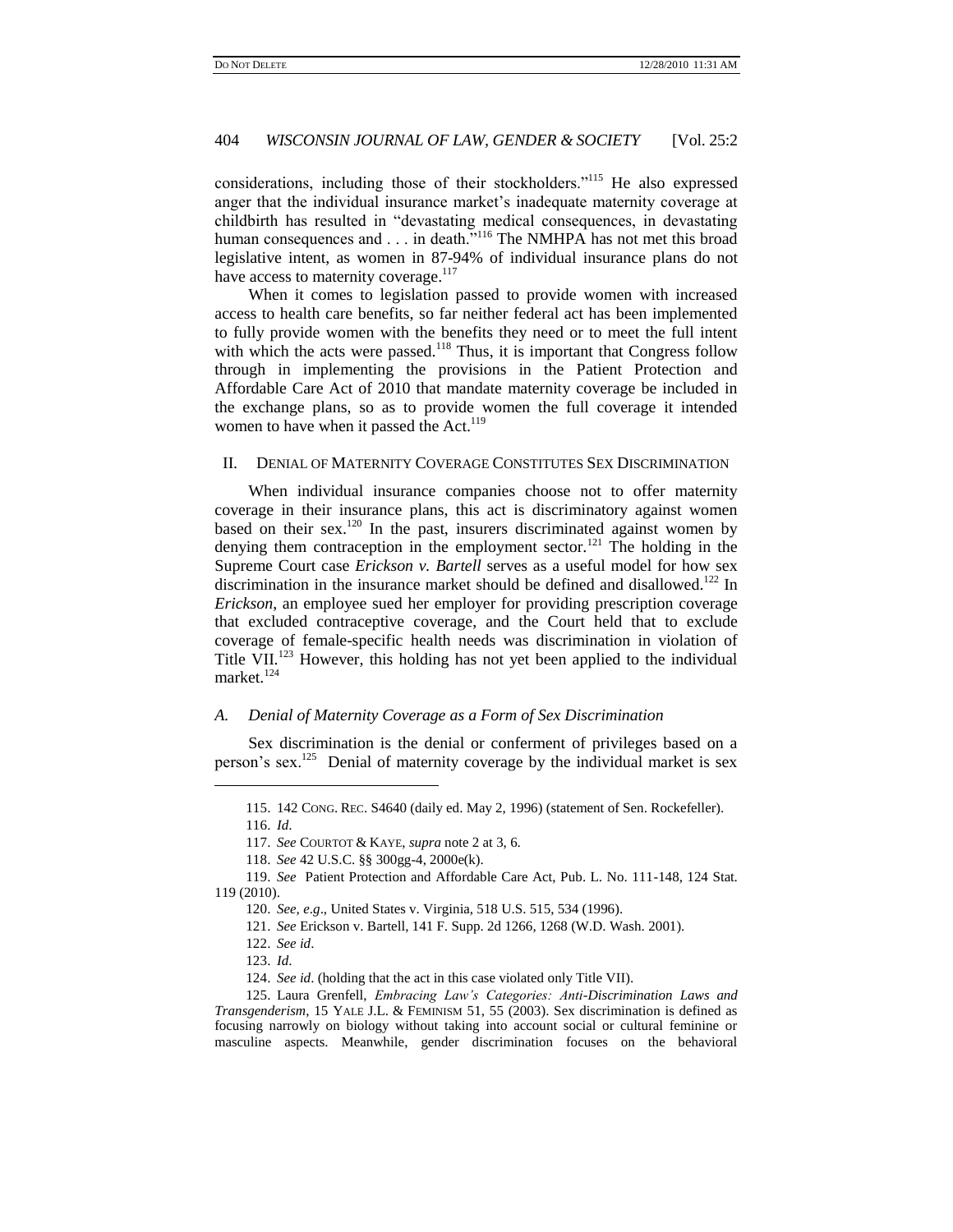discrimination because the insurance companies are denying coverage that only women need, since only women are biologically able to become pregnant.<sup>126</sup> Even though the individual market is unwilling to cover this female-specific health need, it is commonly known to cover procedures or prescriptions that only men need, for example, Viagra, thus upsetting any argument that a denial of maternity care merely leaves men and women with equal coverage.<sup>127</sup>

# *B. Overcoming the Denial of Contraceptive Coverage in the Employer-Sponsored Market as a Model for Overcoming the Denial of Maternity Coverage in the Individual Market*

Denying female-specific benefits from an otherwise comprehensive plan should be considered sex discrimination.<sup>128</sup> In *Erickson*, an employee sued her employer for providing prescription coverage that denied the coverage of contraceptives, a prescription class used only by women.<sup>129</sup> The Court held that "special or increased healthcare needs associated with a woman"s unique sexbased characteristics must be met to the same extent, and on the same terms, as other healthcare needs" and that "the exclusion of women-only benefits from a generally comprehensive prescription plan is sex discrimination under Title VII."<sup>130</sup>

The principle behind the *Erickson* holding must be extended to the individual market so that maternity coverage by the individual market is met to the same extent and on the same terms as other healthcare needs.<sup>131</sup> The exclusion of maternity coverage from comprehensive individual insurance plans is sex discrimination, in the same way that the exclusion of contraceptives from an employer-sponsored plan is sex discrimination.<sup>132</sup> Both the individual insurance market and the employer-sponsored market serve the same purpose and are equally important to our nation"s health, so to distinguish between them with respect to regulation is illogical.<sup>133</sup> Such an exclusion of a female-specific benefit prevents women who are covered by the individual market from obtaining access to adequate maternity care, leaving mothers and infants at risk of poor health care based solely on the mother's sex.<sup>134</sup> Title VII, as amended by the PDA, took great strides to ensure that the employersponsored insurance market did not provide women with discriminatory

characteristics associated with each sex. Unfortunately, in the legal realm, these terms are often used interchangeably. The denial of maternity coverage is sex discrimination, rather than gender discrimination, because women are denied coverage on the basis of their biological ability to become pregnant, not on their behavioral traits. *See id*.

<sup>126.</sup> *See id*.

<sup>127.</sup> *See, e*.*g*., *Erickson*, 141 F. Supp. 2d at 1271-72.

<sup>128.</sup> *See id*.

<sup>129.</sup> *Id*. at 1268.

<sup>130.</sup> *Id*. at 1271-72.

<sup>131.</sup> *See id*.

<sup>132.</sup> *See id*.

<sup>133.</sup> *See* CLAXTON & LUNDY, *supra* note 1.

<sup>134.</sup> *See Erickson*, 141 F. Supp. 2d at 1271-72.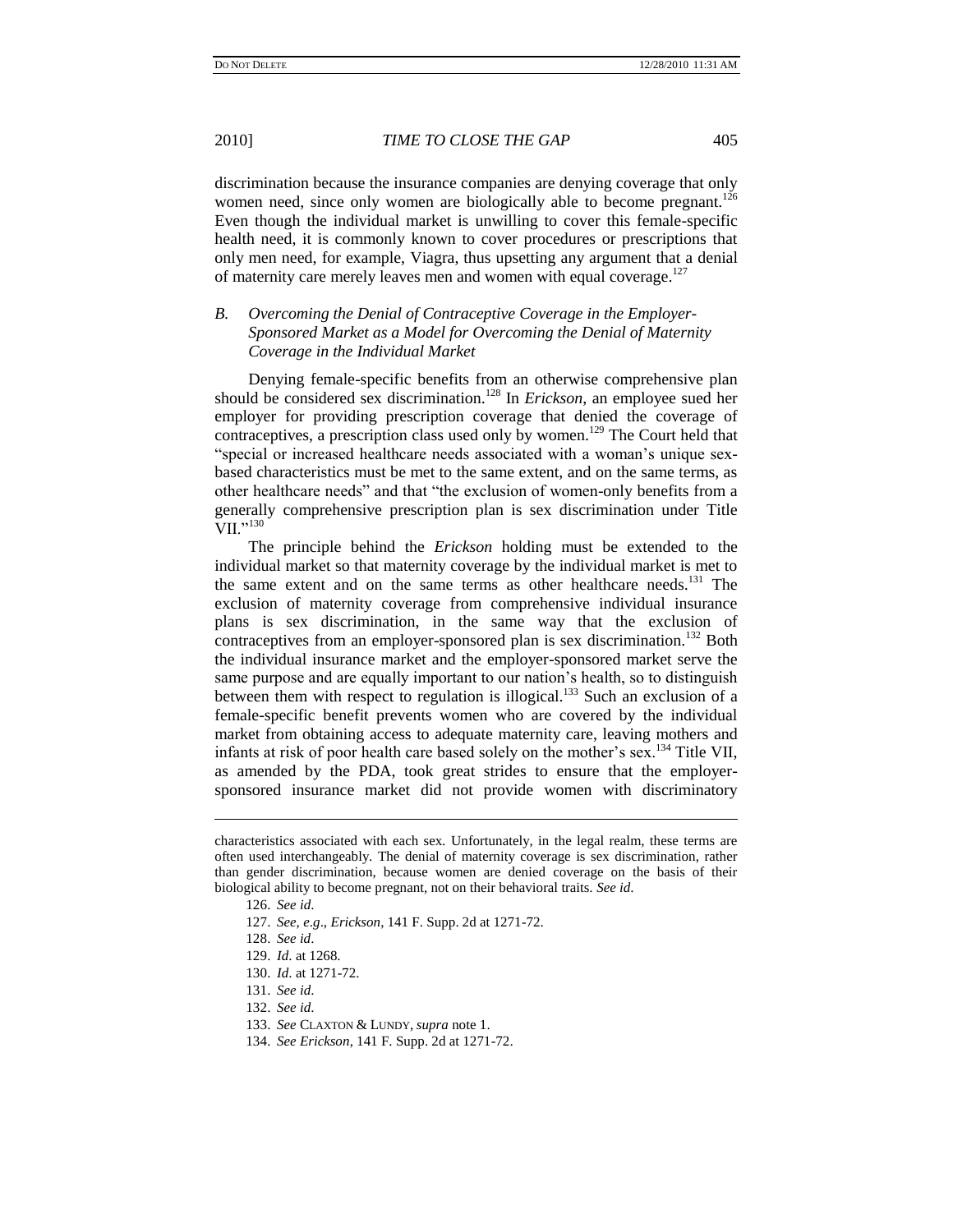coverage in the employer-sponsored market.<sup>135</sup> Women in the individual market are equally deserving of such protections.<sup>136</sup>

# III. ADDRESSING THIS DISCRIMINATION IN THE COURTS OR VIA CONGRESS

While Congress has passed the Patient Protection and Affordable Care Act (PPACA) of 2010 with a provision mandating maternity coverage in the national health care exchange plans, the marketplace in which individuals may purchase individual insurance, this provision will not be implemented until 2014.<sup>137</sup> During this time lag, women in the individual market will continue to overwhelmingly lack access to maternity coverage, and the potential for a change or move to repeal the PPACA will increase.<sup>138</sup> Until the implementation of the PPACA provision mandating maternity coverage in health care exchange plans in 2014, the individual market"s exclusion of maternity care can be addressed either via the courts, starting with an allegation by a consumer that denial of maternity coverage is unconstitutional, or by Congress immediately mandating maternity coverage in the individual market plans.

# *A. Using the Courts to Resolve the Individual Market"s Exclusion of Maternity Coverage*

If a woman has been denied maternity coverage in the individual market and chooses to sue an individual insurance company for its discriminatory behavior, she should allege that such behavior is in violation of the Equal Protection Clause, which is part of the Fourteenth Amendment to the United States Constitution.<sup>139</sup> Such a plaintiff would need to argue either that her case is distinguishable from two unfavorable precedential cases or that the court must overturn those cases.<sup>140</sup> A plaintiff would also have to argue that the insurer's action constitutes a state action. $141$  Then, the court could apply the intermediate scrutiny test, the standard of review courts apply to acts of sex or gender discrimination.<sup>142</sup> If the alleged violator fails to show that his or her actions pass intermediate scrutiny, the action will be found in violation of the Constitution.<sup>143</sup> In this case, the major hurdles will be finding a case that can be litigated all the way to the Supreme Court, overcoming precedent, and showing that the action qualifies as state action.

<sup>135.</sup> 42 U.S.C. § 2000e(k) (2006).

<sup>136.</sup> *Id*.

<sup>137.</sup> Patient Protection and Affordable Care Act, Pub. L. No. 111-148, 124 Stat. 119 (2010).

<sup>138.</sup> *See supra* Part I.

<sup>139.</sup> U.S. CONST. amend. XIV.

<sup>140.</sup> *See* Gen. Elec. Co. v. Gilbert, 429 U.S. 125 (1976) (holding that an employer"s failure to insure maternity care is also not in violation of Title VII); Geduldig v. Aiello, 417 U.S. 484 (1974) (holding that the failure to insure a normal pregnancy did not result in a violation of the Equal Protection Clause).

<sup>141.</sup> *See, e*.*g*., Shelley v. Kraemer, 334 U.S. 1, 13 (1948).

<sup>142.</sup> *See* United States v. Virginia, 518 U.S. 515, 533 (1996).

<sup>143.</sup> *See id*.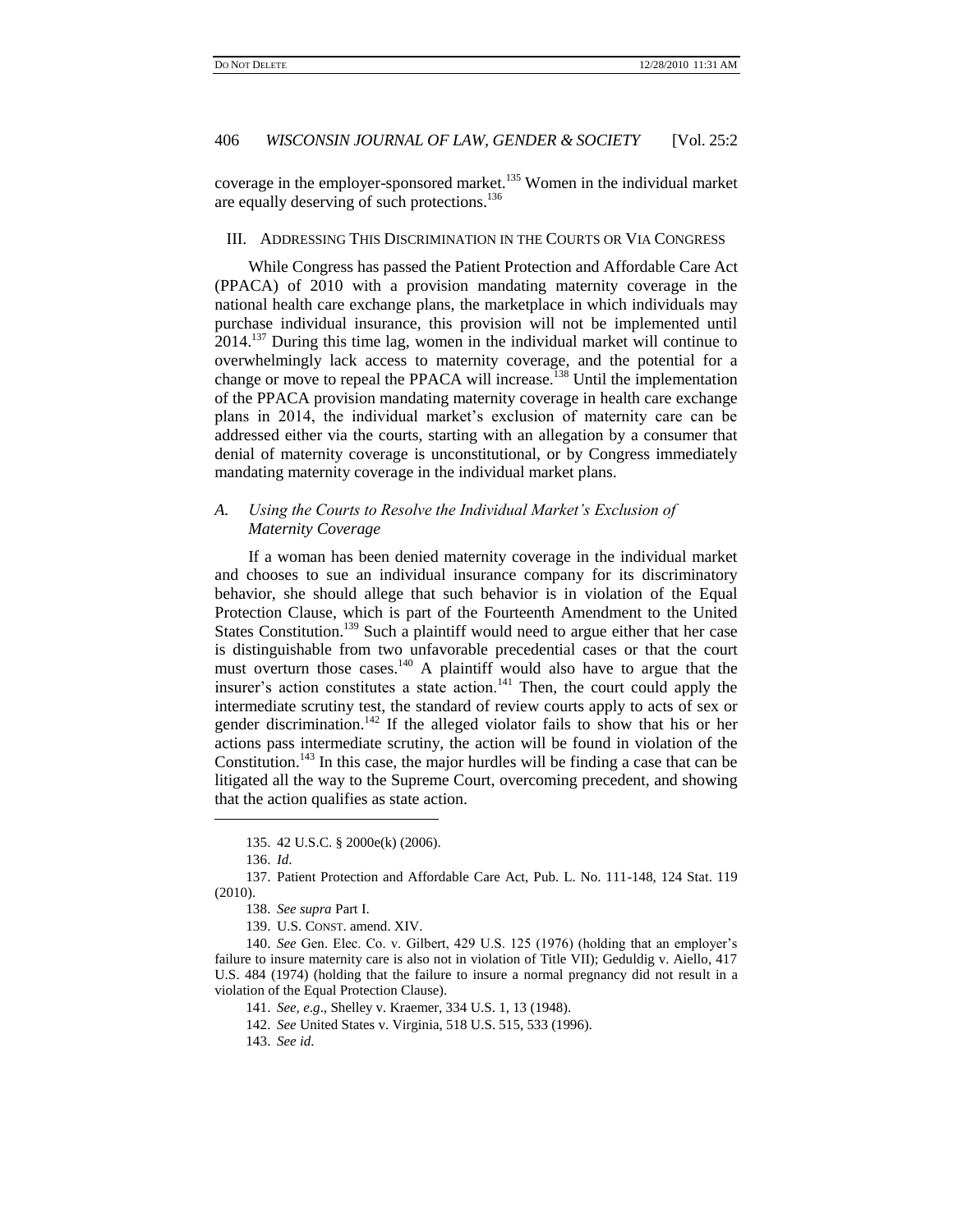## i. Addressing Unfavorable Precedent: Distinguishing the Case at Hand or Arguing for the Courts to Overturn

The Supreme Court addressed the exclusion of maternity care in two pivotal cases in the 1970s, finding such exclusions not to be in violation of the Fourteenth Amendment or Title VII.<sup>144</sup> In addressing whether excluding maternity coverage is a constitutional violation, courts consult precedent.<sup>145</sup> The two pivotal maternity coverage cases decided in the 1970s not only serve as precedent, but also ultimately influenced Congress to pass the PDA.<sup>146</sup> While the Court has found that one of these cases has been functionally overruled by Congress's passage of the PDA, the other may still serve as precedent.<sup>147</sup> Thus, to be successful, a plaintiff alleging that this exclusion in the individual market violates the Fourteenth Amendment must distinguish her case from this unfavorable precedent, argue that both cases have been effectively overruled, or argue that the Court must overrule the prior holding.<sup>148</sup>

In 1974, the Court held in *Geduldig v. Aiello* that the failure to insure a normal pregnancy did not result in a violation of the Equal Protection Clause.<sup>149</sup> In this case, California"s disability insurance program provided individuals in private employment with weekly benefit amounts for eligible disabilities.<sup>150</sup> The program explicitly stated that the term disability did not include "any injury or illness caused by or arising in connection with pregnancy up to the termination of such pregnancy and for a period of 28 days thereafter."<sup>151</sup> The female plaintiff challenged this exclusion in California"s disability insurance program as unconstitutional for violating the Equal Protection Clause.<sup>152</sup> The State argued that the inclusion of benefits for disability accompanying a normal pregnancy would be too costly for the State to support using only employer contributions.<sup>153</sup> The Court found that California, in creating its disability compensation program, was not required to cover all risks, and that specifically excluding normal pregnancy from coverage under the program was not in violation of the Equal Protection Clause.<sup>154</sup> The Court reasoned that under the program that excluded normal pregnancy from coverage, "[t]here is no risk from which men are protected and women are not."<sup>155</sup> The dissent reasoned that the State"s exclusion of normal pregnancy from coverage "created a double

<sup>144.</sup> *Gilbert*, 429 U.S. at 145-46; *Geduldig*, 417 U.S. at 494-95.

<sup>145.</sup> *See Virginia*, 515 U.S. at 533.

<sup>146.</sup> *See* Kandice Engle, Note, *Pregnancy Discrimination in the Insurance Industry 1994*, 34 U. LOUISVILLE J. FAM. L. 177, 180-81 (1995-96).

<sup>147.</sup> Stephanie S. Gold, Note, *An Equality Approach to Wrongful Birth Statutes*, 65 FORDHAM L. REV. 1005, 1023-24 (1996).

<sup>148.</sup> *Id*. at 1023.

<sup>149.</sup> *Geduldig*, 417 U.S. at 497.

<sup>150.</sup> *Id*. at 486-87.

<sup>151.</sup> *Id*. at 489.

<sup>152.</sup> *Id*. at 486.

<sup>153.</sup> *Id*. at 493-94.

<sup>154.</sup> *Id*. at 494-95.

<sup>155.</sup> *Id*. at 496-97.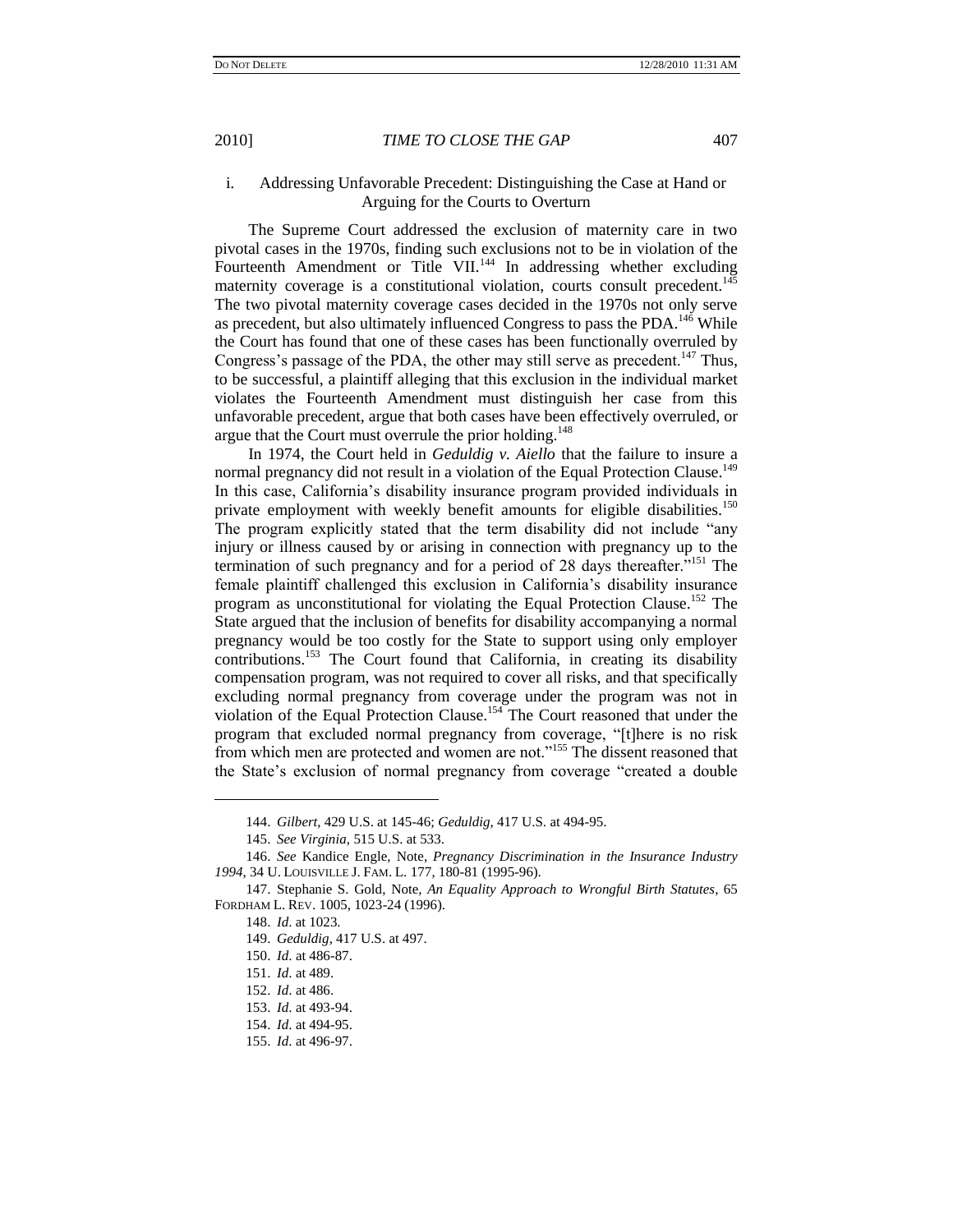standard for disability compensation: a limitation is imposed upon the disabilities for which women workers may recover, while men receive full compensation for all disabilities suffered, including those that affect only or primarily their sex."<sup>156</sup> Two years later, the Supreme Court extended this holding in *General Electric Co. v. Gilbert*, when it held that an employer's failure to insure maternity care was also not in violation of Title VII.<sup>157</sup>

In 1978, Congress passed the PDA amendment to Title VII in response to the *Gilbert* holding.<sup>158</sup> The PDA ensures that women insured via employers have maternity coverage that is comparable to the disability coverage provided to other employees, in direct opposition to the holdings of *Geduldig* and *Gilbert*. <sup>159</sup> In fact, the Court found in *Newport News Shipbuilding & Dry Dock Co. v. EEOC*. that the actions taken by Congress to pass the PDA effectively overturned *Gilbert* and rejected the test employed by the *Gilbert* Court.<sup>160</sup> However, while these cases have been effectively overruled in the employersponsored insurance market by the passage of the PDA, courts still may look to Geduldig as precedent for individual insurance cases.<sup>161</sup>

It is likely that a plaintiff suing an individual insurer for discriminatorily denying her maternity coverage in the individual market can distinguish her case from the *Geduldig* case because *Geduldig* involved a denial of coverage in the employment realm and this case involves an individual insurer's denial of coverage.<sup>162</sup> Thus, the holding in *Geduldig* does not apply to the situation of an individual insurer failing to offer maternity coverage.<sup>16</sup>

However, a court may also read the holding of *Geduldig* to apply more broadly to say that exclusion of maternity benefits in any context does not constitute sex-discrimination in violation of the Constitution.<sup>164</sup> Some have responded to this broad holding by saying that subsequent cases, such as *Newport News Shipbuilding*, in which the Court held that the PDA overturned *Gilbert* and rejected the test employed by the *Gilbert* Court, have also "functionally overruled" *Geduldig*. <sup>165</sup> Others write that *Geduldig* has been significantly limited by subsequent court cases.<sup>166</sup>

Even if a court does not consider *Geduldig* effectively overruled, a court today must act to do so for at least two reasons. First, the Court considered legislative intent in deciding *Geduldig*, and Congress swiftly rejected the

<sup>156.</sup> *Id*. at 501.

<sup>157.</sup> Gen. Elec. Co. v. Gilbert, 429 U.S. 125 (1976).

<sup>158.</sup> 42 U.S.C. § 2000e(k) (2006); *see* Engle, *supra* note 146.

<sup>159.</sup> 42 U.S.C. § 2000e(k); *see also supra* Part I.D.ii.a.

<sup>160.</sup> Newport News Shipbuilding & Dry Dock Co. v. EEOC, 462 U.S. 669, 676 (1983); *see also* Gold, *supra* note 147, at 1023-24.

<sup>161.</sup> *See* Engle, *supra* note 146.

<sup>162.</sup> *See Geduldig*, 417 U.S. at 486-87; *see also Gilbert*, 429 U.S. at 127-28.

<sup>163.</sup> *See Geduldig*, 417 U.S. at 486-87; *see also Gilbert*, 429 U.S. at 127-28.

<sup>164.</sup> *See Geduldig*, 417 U.S. at 486-87; *see also Gilbert*, 429 U.S. at 127-28.

<sup>165.</sup> Gold, *supra* note 147, at 1023-24.

<sup>166.</sup> Julie B. Ehrlich, *Breaking the Law by Giving Birth: The War on Drugs, the War on Reproductive Rights, and the War on Women*, 32 N.Y.U. REV. L. & SOC. CHANGE 381, 407 (2008).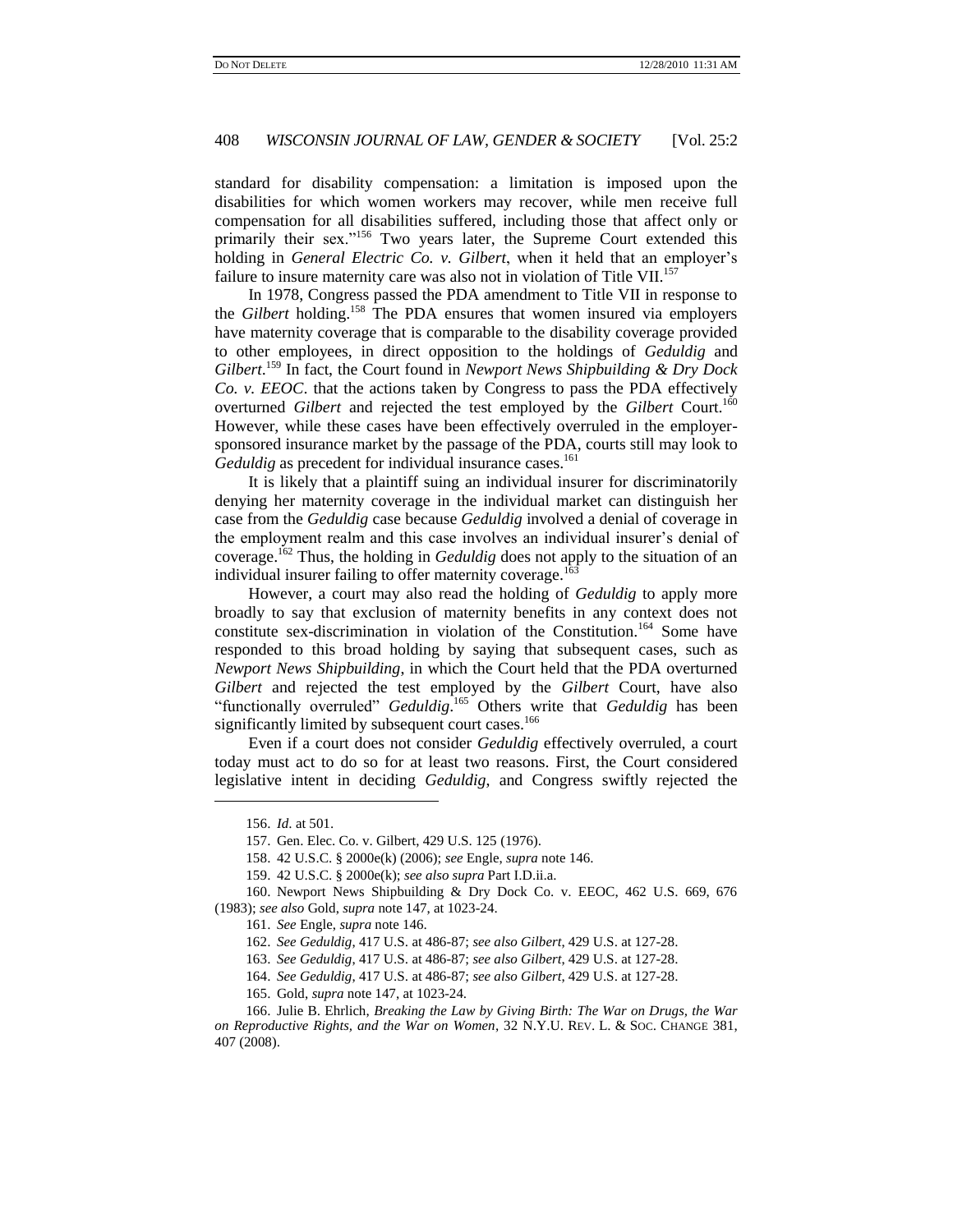Court's evaluation of its intent.<sup>167</sup> Second, women in the individual market are, at least until January 1, 2014, unlikely to obtain maternity coverage.<sup>168</sup> While Congress limited the PDA to an amendment to Title VII, its intent was to proclaim that denial of maternity coverage was sex discrimination and to ensure women were federally protected.<sup>169</sup> Further, it is a fundamental role of the Court to protect those least able to defend themselves from discrimination, such as the women who find themselves in the individual market without health benefits on the basis of their sex. $170$ 

## ii. Finding State Action in a Contract Between the Individual Insurance Provider and the Consumer

After evaluating the precedent, a court must find state action to apply the Equal Protection Clause, and *Shelley v. Kraemer* has provided courts broad discretion in finding state action.<sup>171</sup> State action exists when a government entity has intruded on a person's rights or enforced such an intrusion.<sup>172</sup>

In *Shelley*, the facts provided no clear state action, but the Supreme Court applied the broadest definition of state action to find a violation of the Equal Protection Clause.<sup>173</sup> The Court found that a restrictive covenant, which denied individuals access to a neighborhood on the basis of their race, had violated the Equal Protection Clause.<sup>174</sup> The restrictive covenant was an agreement among private individuals, and appeared to have no state involvement, but the Court found state action from the residents' use of the local and federal courts to enforce the covenant.<sup>175</sup> Thus, *Shelley* provides precedent that a court can find state action when a seemingly private action is even tenuously enforced or supported by a government entity. $176$ 

Based on the holding in *Shelley*, a court may find such broad state action in comparably egregious examples of discrimination, such as the individual market's denial of health benefits on the basis of sex.<sup>177</sup> The individual insurance market has likely had a brief connection with state action comparable

175. *Id*. at 19.

176. *Id*.

<sup>167.</sup> *See Gilbert*, 429 U.S. at 137; *Geduldig*, 417 U.S. at 494-95. *See generally* 42 U.S.C. § 2000e(k) (2006).

<sup>168.</sup> *See* SESHAMANI, *supra* note 25, at 3.

<sup>169.</sup> *See* Daniela M. de la Piedra, *Flirting with the PDA: Congress Must Give Birth to Accommodation Rights That Protect Pregnant Working Women*, 17 COLUM. J. GENDER & L. 275, 280 (2008).

<sup>170.</sup> *See* United States v. Carolene Prods. Co., 304 U.S. 144, 152-53 n.4 (1938).

<sup>171.</sup> U.S. CONST. amend. XIV, § 1; *see* Shelley v. Kraemer, 334 U.S. 1, 20 (1948).

<sup>172.</sup> *See* Shelley Ross Saxer, Shelley v. Kraemer*"s Fiftieth Anniversary: "A Time for Keeping; a Time for Throwing Away"?*, 47 U. KAN. L. REV. 61, 68-69 (1998).

<sup>173.</sup> *Shelley*, 334 U.S. at 19; *see also* Saxer, *supra* note 172, at 82-83.

<sup>174.</sup> *Shelley*, 334 U.S. at 4-5, 20 (deciding that the court"s enforcement of a restrictive covenant in a residential property deed that prohibited the owner from selling the property to anyone but a Caucasian constituted sufficient state action to warrant intervention on constitutional grounds).

<sup>177.</sup> *See id*.; *see also* Saxer, *supra* note 172, at 82-83.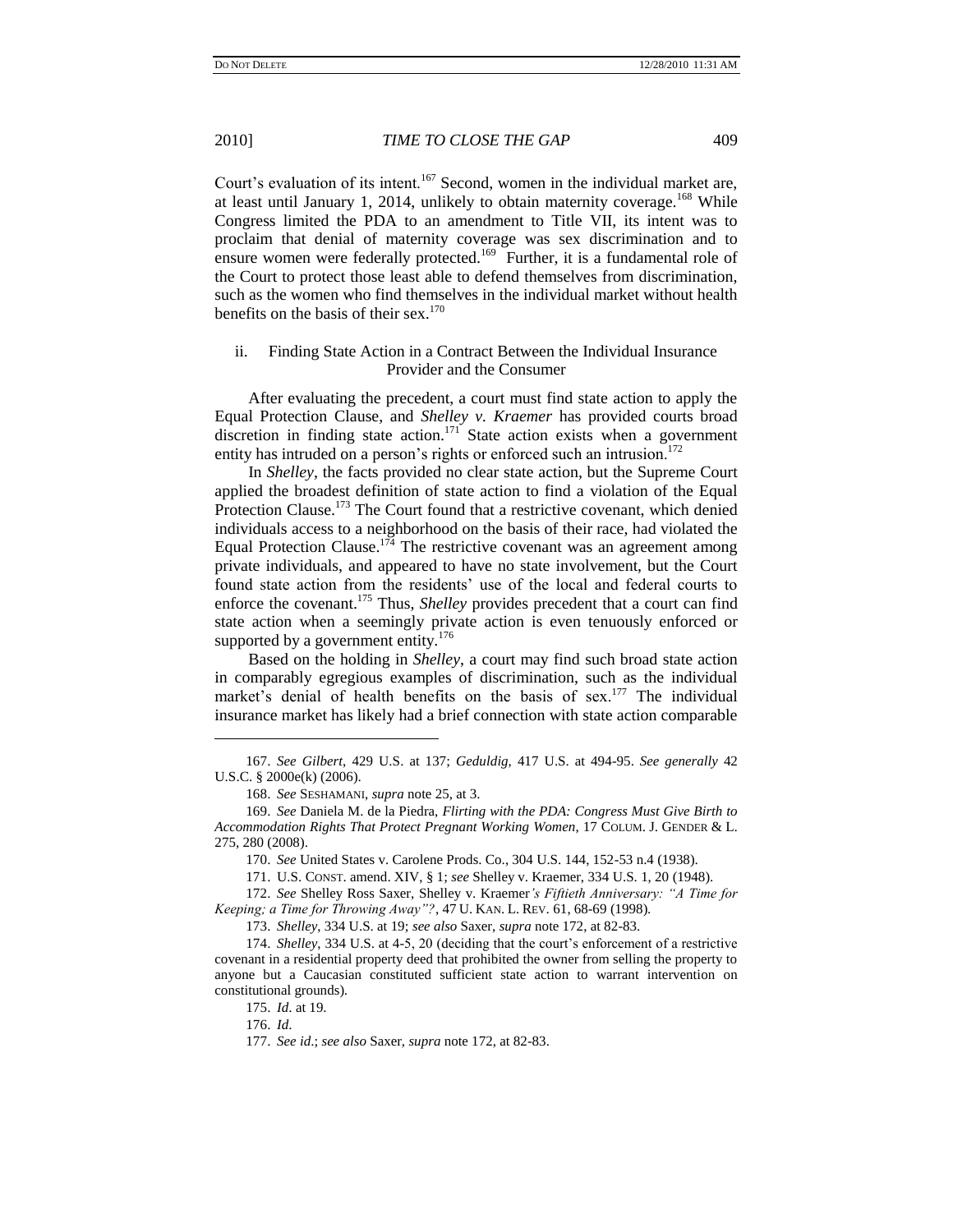to that found in *Shelley*, and if a court is as compelled by the egregiousness of this sex discrimination as the *Shelley* Court was compelled by the egregiousness of the race discrimination, it could find state action.<sup>178</sup>

# iii. Applying Intermediate Scrutiny to the Individual Market Denial of Maternity Coverage

Should a court find state action, it must next apply the intermediate scrutiny test to determine whether denying women maternity coverage in the individual market is in violation of the Fourteenth Amendment.<sup>179</sup> The Supreme Court outlined the intermediate scrutiny test for sex discrimination in *United States v. Virginia* (*VMI*).<sup>180</sup> In *VMI*, a woman sought to enroll in a school that allowed only men to enroll and, based on her sex, was not accepted.<sup>181</sup> The Court found state action, due to the fact that the school was a state public school funded by taxpayer dollars, which meant that sex discrimination was being enforced by a government entity.<sup>182</sup> The Court then applied intermediate scrutiny, as appropriate for sex discrimination analysis.<sup>183</sup> For sex discrimination to be found constitutional, there must be an "exceedingly persuasive" justification by the state that the "classification serves "important governmental objectives and that the discriminatory means employed" are 'substantially related to the achievement of those objectives."<sup>184</sup> Applying this review, the Court held that the policy that disallowed women to enroll was in violation of the Equal Protection Clause.<sup>185</sup>

In the case of denial of maternity care by an individual health insurer, it is likely that an individual insurer's actions would fail the intermediate scrutiny test, deeming its actions in violation of the Constitution.<sup>186</sup> First, it is unlikely that an individual insurer could successfully argue that its denial of maternity coverage serves an important governmental objective.<sup>187</sup> Insurance companies' primary arguments for denying maternity coverage include an interest in decreasing costs and increasing profits for their shareholders.<sup>188</sup> Insurance

<sup>178.</sup> *Shelley*, 334 U.S. at 19; *see also* Saxer, *supra* note 172, at 82-83.

<sup>179.</sup> *See* United States v. Virginia, 518 U.S. 515, 533 (1996).

<sup>180.</sup> *Id*.

<sup>181.</sup> *See id*. at 523 (showing that this case is classified as gender discrimination rather than sex discrimination, because the school denied women admission based on behavioral, cultural, and psychological traits typically associated with being female (i.e., the state did not think women could physically or psychologically handle the adversative educational approach, nor did the state think it appropriate to subject them to such approach)).

<sup>182.</sup> *See id*. at 531.

<sup>183.</sup> *Id*.

<sup>184.</sup> *Id*. at 533 (quoting Wengler v. Druggists Mut. Ins. Co., 446 U.S. 142, 150 (1980)).

<sup>185.</sup> *Id*. at 539.

<sup>186.</sup> *Cf*. *id*. (applying heightened scrutiny to state policies adversely impacting women based on an alleged "important governmental objective").

<sup>187.</sup> *Cf*. *id*. at 532-33 (quoting *Wengler*, 446 U.S. at 150, requiring states to show "important governmental objectives" behind gender-discrepant policies).

<sup>188.</sup> *See* Brown, *supra* note 43.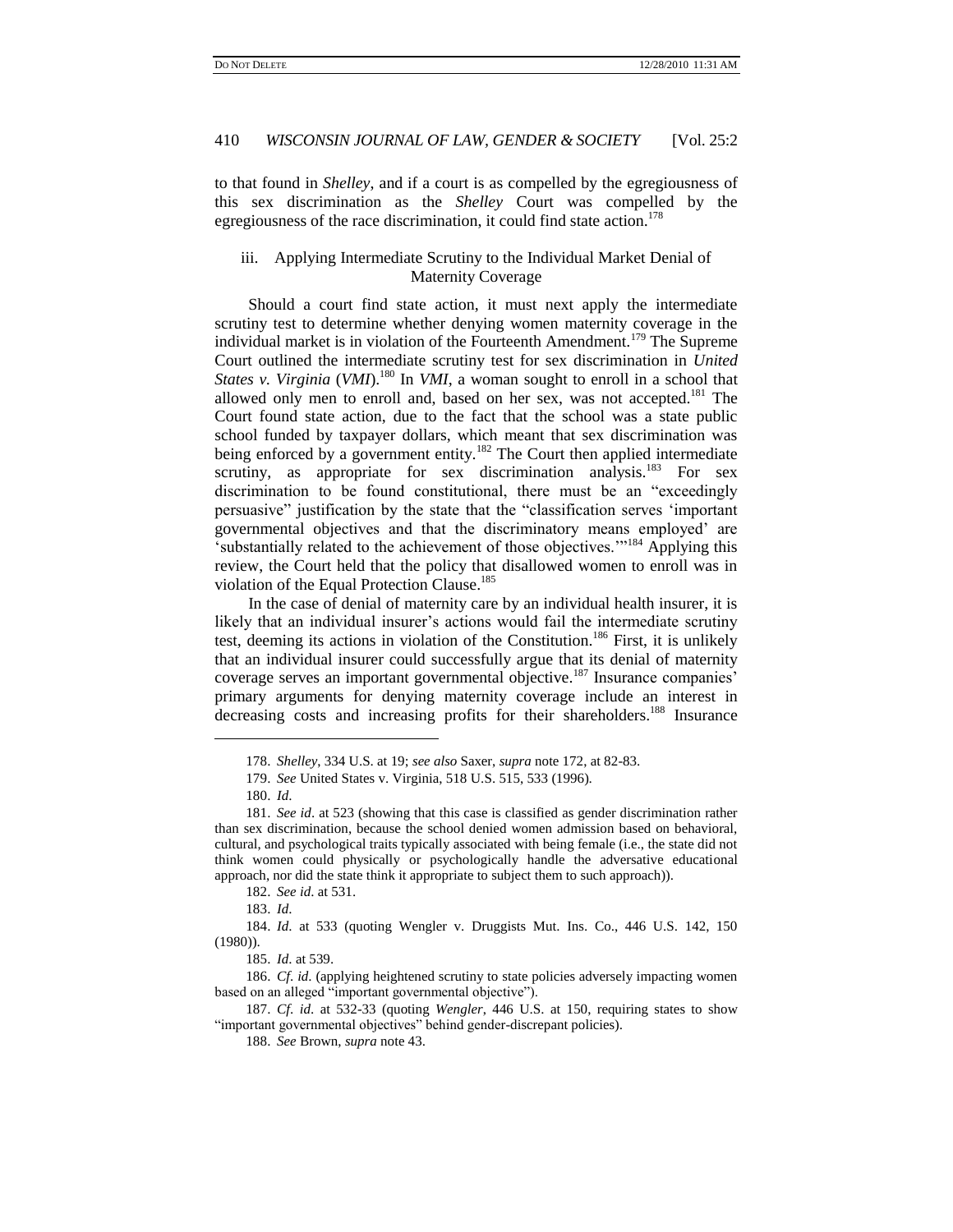companies argue that to include maternity coverage, they would have to increase costs to their other customers, which in turn would result in a loss of profits, as the cost of maternity care is high for them to cover.<sup>189</sup> Even though keeping costs down for other customers and profits up for shareholders are important interests to the company, it is hard to argue that they serve important state objectives compared with providing health benefits to the fourteen million women covered by the individual market.<sup>190</sup> Further, the individual market notoriously increases costs for all customers annually and for women based on their sex, even without the inclusion of maternity coverage, so the argument that exclusion of maternity coverage is keeping costs down is difficult to believe.<sup>191</sup>

It is also unlikely that an individual insurer can successfully claim that its exclusion of maternity coverage is substantially related to reducing customer premiums and increasing profits.<sup>192</sup> Even if the court found an important governmental objective, there are other ways to increase profits and decrease costs that avoid discrimination and are more substantially related to the objective.<sup>193</sup> For example, an individual insurance company could exclude or reduce coverage for any number of sex-neutral health treatments, be it a reduction in percentage of coverage or exclusion of specific treatments or medications, thereby reducing costs by reducing a covered item without doing so based on sex. Thus, it is likely that if a court applied intermediate scrutiny to the individual market"s sex discrimination, the accused individual insurance provider would be found in violation of the Equal Protection Clause.<sup>194</sup>

#### iv. Hurdles to Resolving this Discrimination via the Courts

There are hurdles to resolving this discrimination in the courts via constitutional analysis. First, it will be a challenge to find a case that fits the issue well enough to argue all the way to the Supreme Court.<sup>195</sup> Second, *Shelley*"s broad definition of state action has not been widely adopted, making it more difficult for a woman to find a court willing to extend *Shelley* to the sex discrimination exhibited by the individual insurance market.<sup>196</sup> In light of Congress"s passage of the PDA, NMHPA, and PPACA, a court may be more encouraged today than courts were in the past to find the individual market"s discrimination egregious enough to overturn *Geduldig* and *Gilbert* and find

<sup>189.</sup> *Id*.

<sup>190.</sup> *See id*.; SESHAMANI, *supra* note 25, at 1.

<sup>191.</sup> *See* Ricardo Alonso-Zaldivar, *Double-Digit Spike in Health Premiums: Insurers Blame Older, Sicker Pool of Customers As Young People Drop Coverage*, GRAND RAPIDS PRESS, Feb. 19, 2010, at A12.

<sup>192.</sup> *See, e*.*g*., *Virginia*, 515 U.S. at 533.

<sup>193.</sup> *See, e*.*g*., *id*.

<sup>194.</sup> *See, e*.*g*., *id*.

<sup>195.</sup> *See, e*.*g*., Douglas S. Wood, *Who is "Jane Roe"?*, CNN.COM, June 18, 2003, http://www.cnn.com/2003/LAW/01/21/mccorvey.interview/ (reflecting that Roe's attorneys in *Roe v*. *Wade* attempted to find the most desirable case and plaintiff for the cause).

<sup>196.</sup> *See* Saxer, *supra* note 172, at 82-83.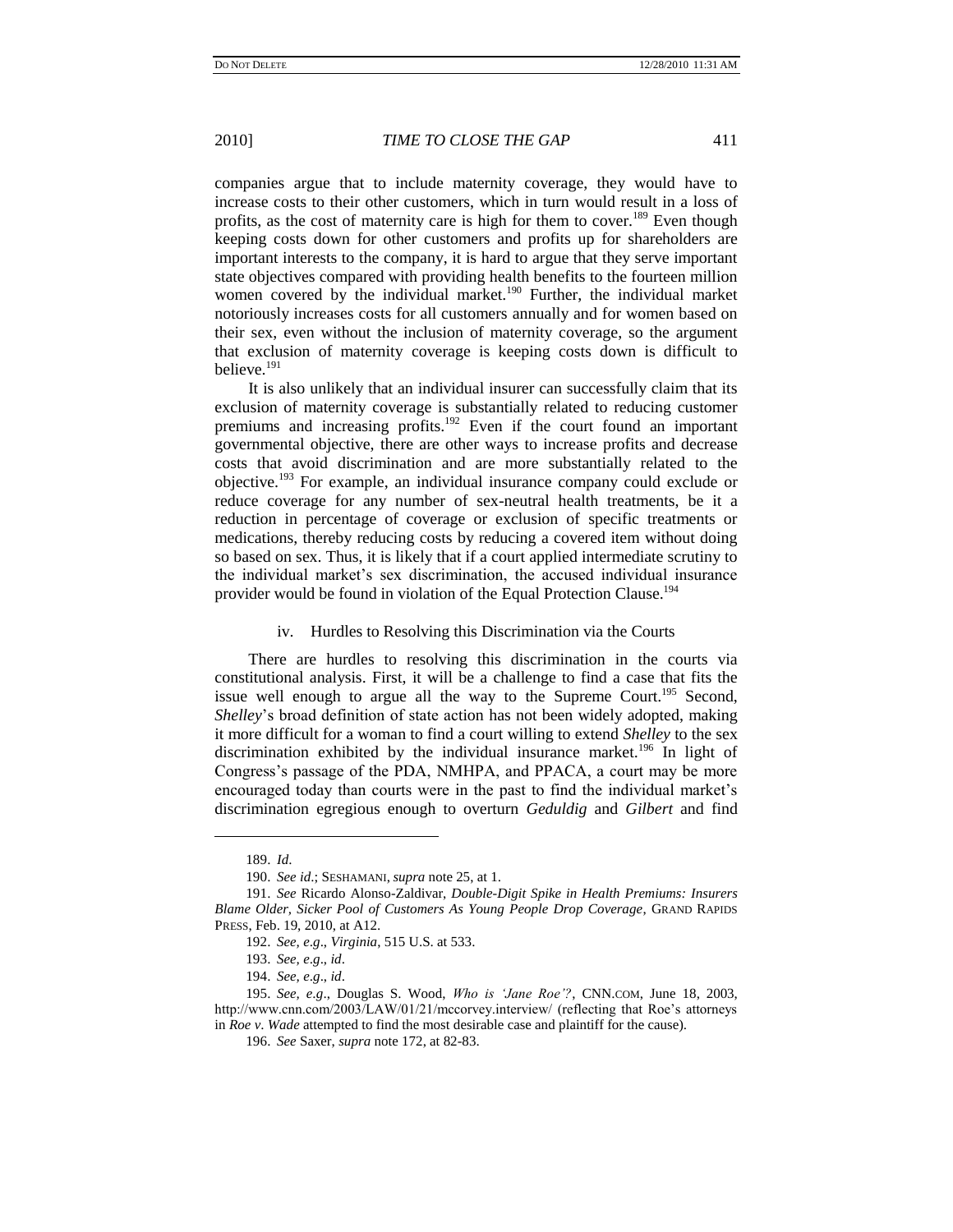state action.<sup>197</sup> However, resolving this discrimination in the courts would likely require finding the appropriate case, which would amount to a long and arduous path that may require more time than it would take for the PPACA"s provisions to go into effect.<sup>198</sup> Then again, if the PPACA is repealed or significantly altered, a resolution via the courts may be a more appealing path.

# *B. Resolving the Individual Market"s Exclusion of Maternity Care via Congress*

While resolving the individual market's denial of maternity care via the courts requires seeking a case that is likely to sustain litigation all the way to the Supreme Court, Congress has discretion to initiate bill proposals to address discriminatory acts in a more timely fashion. Passing a bill through Congress is an ideal solution because the time is ripe to ensure that women"s access to maternity coverage is adequately protected under any new health care reform passed.<sup>199</sup> Fortunately, on March 23, 2010, President Obama signed into law the PPACA, which, when implemented, intends to address many current problems women face when purchasing insurance in the individual market.<sup>200</sup> If the PPACA retains the mandate for maternity coverage in the national exchange by the time the provision is set to be implemented in 2014, this form of sex discrimination found in the individual market will likely be addressed.<sup>201</sup>

The PPACA requires individuals to have some form of health insurance and that employers provide coverage to their workers or face a fee.<sup>202</sup> The PPACA will establish national or state-level insurance exchanges that will serve as a "marketplace" of health plans from which individuals who are not otherwise insured can obtain coverage.<sup>203</sup> In establishing the exchanges, the PPACA outlines minimum benefits that must be provided by plans offered in the exchange.<sup>204</sup> Reproductive benefits mandated for coverage include maternity coverage, but do not include family planning counseling or contraceptive devices.<sup>205</sup> The mandate for maternity coverage is a victory and a likely end to the sex discrimination caused by the exclusion of maternity coverage in the individual market.<sup>206</sup> The PPACA also supports women's reproductive needs by increasing support for nurse midwives and free-standing

<sup>197.</sup> *See, e*.*g*., HENRY J. KAISER FAMILY FOUND., KAISER HEALTH TRACKING POLL: PUBLIC OPINION ON HEALTH CARE ISSUES 1 (2010), http://www.kff.org/kaiserpolls/ upload/8042-F.pdf (explaining that the majority of the country still wants health care reform).

<sup>198.</sup> *See, e*.*g*., Saxer, *supra* note 172.

<sup>199.</sup> *See* HENRY J. KAISER FAMILY FOUND., *supra* note 197.

<sup>200.</sup> Patient Protection and Affordable Care Act, Pub. L. No. 111-148, 124 Stat. 119 (2010); *see* KAISER FAMILY FOUND., *supra* note 11, at 2.

<sup>201.</sup> *See* HENRY J. KAISER FAMILY FOUND., *supra* note 11, at 2.

<sup>202.</sup> 124 Stat. 119; *see* HENRY J. KAISER FAMILY FOUND., *supra* note 11, at 2.

<sup>203.</sup> HENRY J. KAISER FAMILY FOUND., *supra* note 11, at 1.

<sup>204.</sup> 124 Stat. 119.

<sup>205.</sup> *Id*.; *see* HENRY J. KAISER FAMILY FOUND., *supra* note 11, at 4.

<sup>206.</sup> HENRY J. KAISER FAMILY FOUND., *supra* note 11, at 2.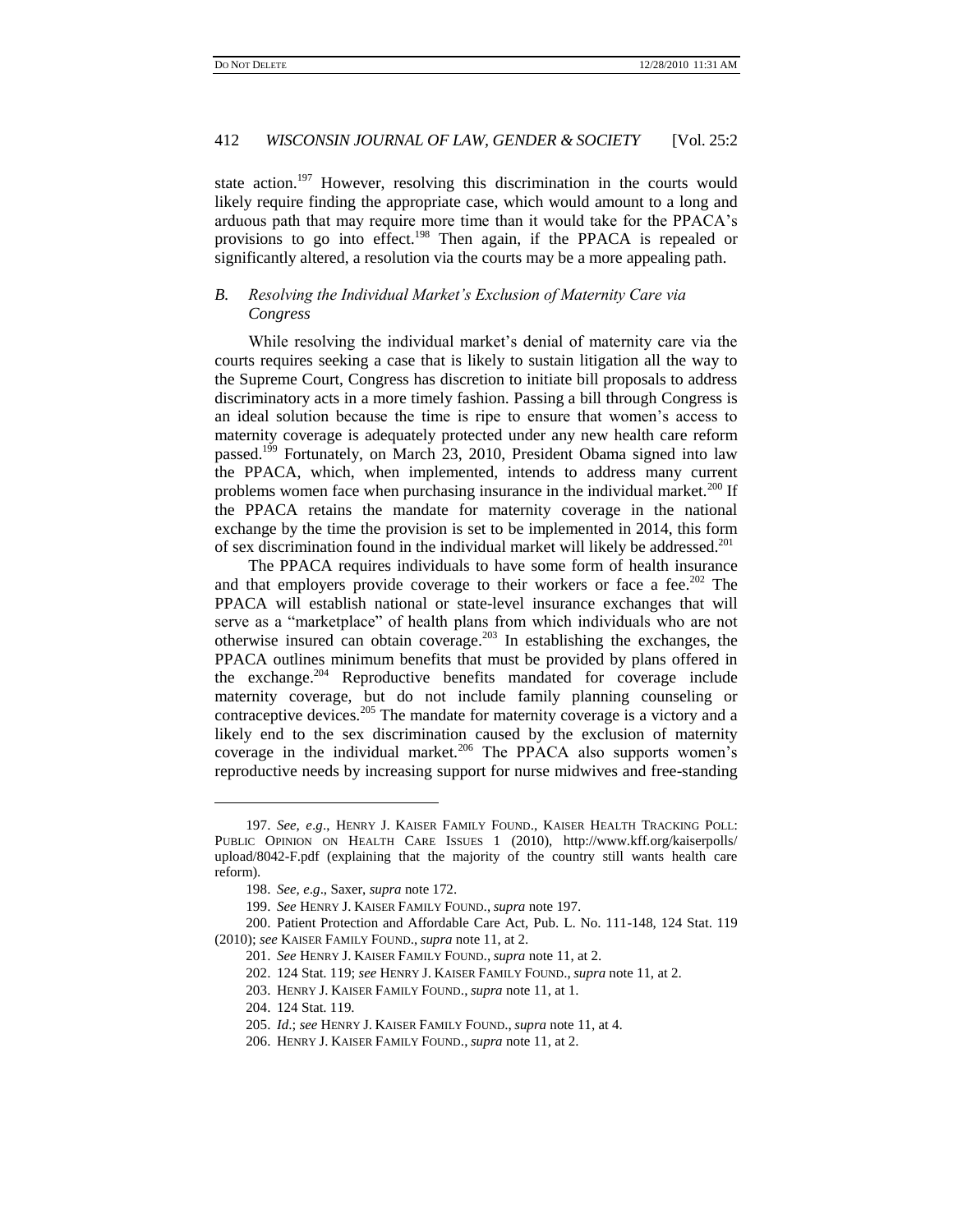birth centers, and by requiring employers with at least fifty employees to provide nursing mothers with break time and space to nurse their newborns.<sup>207</sup>

The PPACA"s downsides for women are that it does not extend a mandate for coverage to female-specific health needs, such as family planning counseling and contraceptive devices.<sup>208</sup> These benefits *are* found in the employer-sponsored market and Medicaid, so it is surprising and unfortunate that women in the individual market will make headway in terms of maternity coverage, yet will continue to be denied other reproductive benefits on the basis of their sex.<sup>209</sup>

Yet another concern is that legislative bodies may repeal the bill before much of it is enacted in 2014, a goal which opponents to the PPACA have threatened to pursue.<sup>210</sup> For example, two days after the new bill was signed into law, Wisconsin Representative Paul Ryan urged opponents of recent reform to work to repeal it.<sup>211</sup> Also, as of April 7, 2010, 67 incumbent House and Senate members and 283 candidates for office have signed the Club for Growth"s online pledge to "sponsor and support legislation to repeal any federal healthcare takeover passed in 2010, and replace it with real reforms that lower healthcare costs without growing government."<sup>212</sup> These efforts are troublesome because they suggest a desire to repeal the entire Act without signaling an interest in upholding any part of the recently passed legislation.<sup>213</sup> Also, supporters of repeal are often interested in decreasing government control over the insurance industry, which may translate to repealing the government mandate to cover essential health benefits like maternity coverage.<sup>214</sup> Women and families must be concerned about the possibility of repeal, and should consider keeping in contact with their senators and congresspersons to communicate their support for expansive maternity coverage.<sup>215</sup>

Even if the Act remains intact until 2014, the definition of maternity coverage will be important in determining how much maternity care will actually be covered.<sup>216</sup> Insurance companies currently define maternity care differently from the medical community.<sup>217</sup> Even individual states differ in their definition of maternity coverage. In fact, under the government-run Medicaid program, maternity coverage varies widely by state because each state

<sup>207.</sup> 124 Stat. 119; *see also* HENRY J. KAISER FAMILY FOUND., *supra* note 11, at 4.

<sup>208.</sup> *See* 124 Stat. 119; HENRY J. KAISER FAMILY FOUND., *supra* note 11, at 4.

<sup>209.</sup> *See* HENRY J. KAISER FAMILY FOUND., *supra* note 11, at 2.

<sup>210.</sup> Molly K. Hooper, *Internal Grumbling over Republican Healthcare Message Intensifies*, THEHILL.COM, (Apr. 7, 2010), http://thehill.com/homenews/house/91047-internalgrumbling-on-gops-healthcare-message-intensifies.

<sup>211.</sup> Paul Ryan, Op-Ed., *Fix Health Reform, Then Repeal It*, N.Y. TIMES, Mar. 26, 2010, at A27.

<sup>212.</sup> Hooper, *supra* note 210.

<sup>213.</sup> *See id*.

<sup>214.</sup> *See id*.

<sup>215.</sup> *See id*.

<sup>216.</sup> *See* POLLITZ ET AL., *supra* note 2.

<sup>217.</sup> *See id*. (defining medical community to include doctors such as pediatricians, obstetricians, and gynecologists).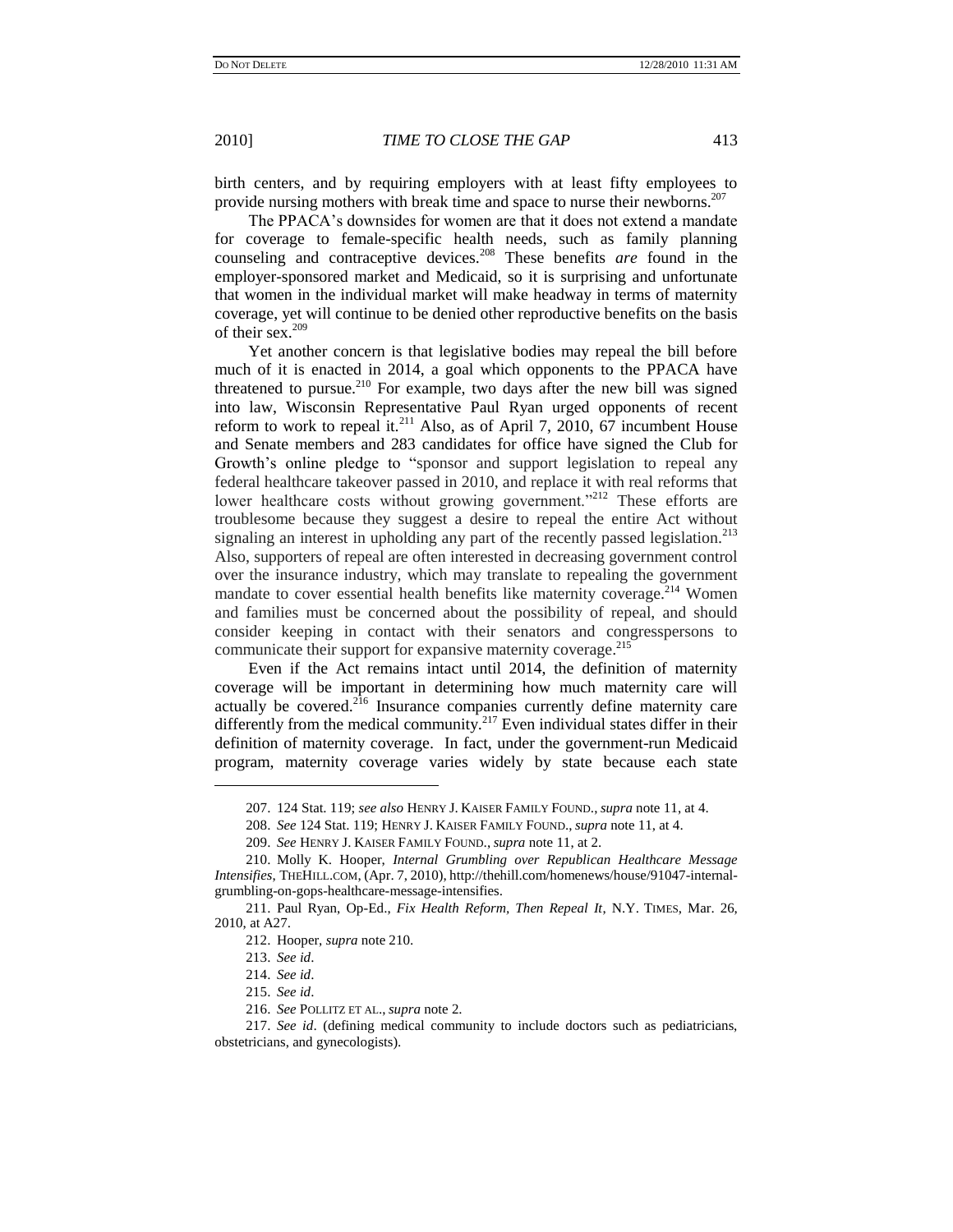administers its own program under broad federal guidelines.<sup>218</sup> To ensure that women consistently receive comprehensive maternity coverage under the new law, the insurance companies offered in the exchange must be required to cover all treatments encompassed in the medical community"s definition of maternity care nationwide.<sup>219</sup>

There is much to be learned from the implementation and impact of the PDA and the NMHPA, which were proposed with the intent to provide expanded coverage to all women, but implemented in a way that left many women still uncovered.<sup>220</sup> With four years until the implementation of the PPACA, and basic terms such as maternity coverage still undefined, it is uncertain whether the mandatory benefits provision of the PPACA will be implemented as intended: in a way to provide maternity and other benefits to all who buy from the national exchange.<sup>221</sup> Further, the four years between the PPACA"s passage and the provision"s implementation spans a presidential election, and as President Obama"s approval numbers decline, it is uncertain whether the party that passed the PPACA will even remain in the majority.<sup>222</sup> Again, the time lag before the implementation of the mandatory benefits provision leaves time for possible change and even repeal of the PPACA.<sup>223</sup> Thus, to ensure the intent of the PPACA is met and women are granted maternity coverage in the individual market, Congress should be encouraged to impose regulations on the individual market *now*.

While the United States has yet to implement its mandate recognizing the importance of maternity coverage for women"s health in the individual market, it has recognized the importance of maternal and child health on a global scale.<sup>224</sup> President Barack Obama approved \$525 million in funding in the 2010 budget for Maternal and Child Health programs and another \$475 million in funding in the 2010 budget for Family Planning and Reproductive Health programs in developing countries.<sup>225</sup> This funding goes in part to help women receive at least some care during pregnancy and to treat infants and children at

<sup>218.</sup> USHA RANJI ET AL., HENRY J. KAISER FAMILY FOUND. & GEO. WASH. UNIV. MED. CTR., STATE MEDICAID COVERAGE OF PERINATAL SERVICES: SUMMARY OF STATE SURVEY FINDINGS 2-3 (2009), http://kff.org/womenshealth/upload/8014.pdf.

<sup>219.</sup> *See* POLLITZ ET AL., *supra* note 2.

<sup>220.</sup> *See supra* Part I.D.ii.

<sup>221.</sup> *See supra* Part I.D.ii.

<sup>222.</sup> *See, e*.*g*., Jeffrey M. Jones, *Obama Approval Slips Further in Fifth Quarter to 48*.*8%*, GALLUP.COM (April 20, 2010), http://www.gallup.com/poll/127466/Obama-Approval-Slips-Further-Fifth-Quarter.aspx.

<sup>223.</sup> *See* Ryan, *supra* note 211.

<sup>224.</sup> HENRY J. KAISER FAMILY FOUND., U.S. GLOBAL HEALTH POLICY FACT SHEET: THE U.S. AND GLOBAL MATERNAL & CHILD HEALTH 2 (2009), http://www.kff.org/ globalhealth/upload/7963.pdf.

<sup>225.</sup> *Id*.; *see also* U.S. DEP"T OF STATE, CONGRESSIONAL BUDGET JUSTIFICATION: FOREIGN OPERATIONS 29 (2009), http://www.usaid.gov/policy/budget/cbj2010/ 2010\_CBJ\_Book\_1.pdf.